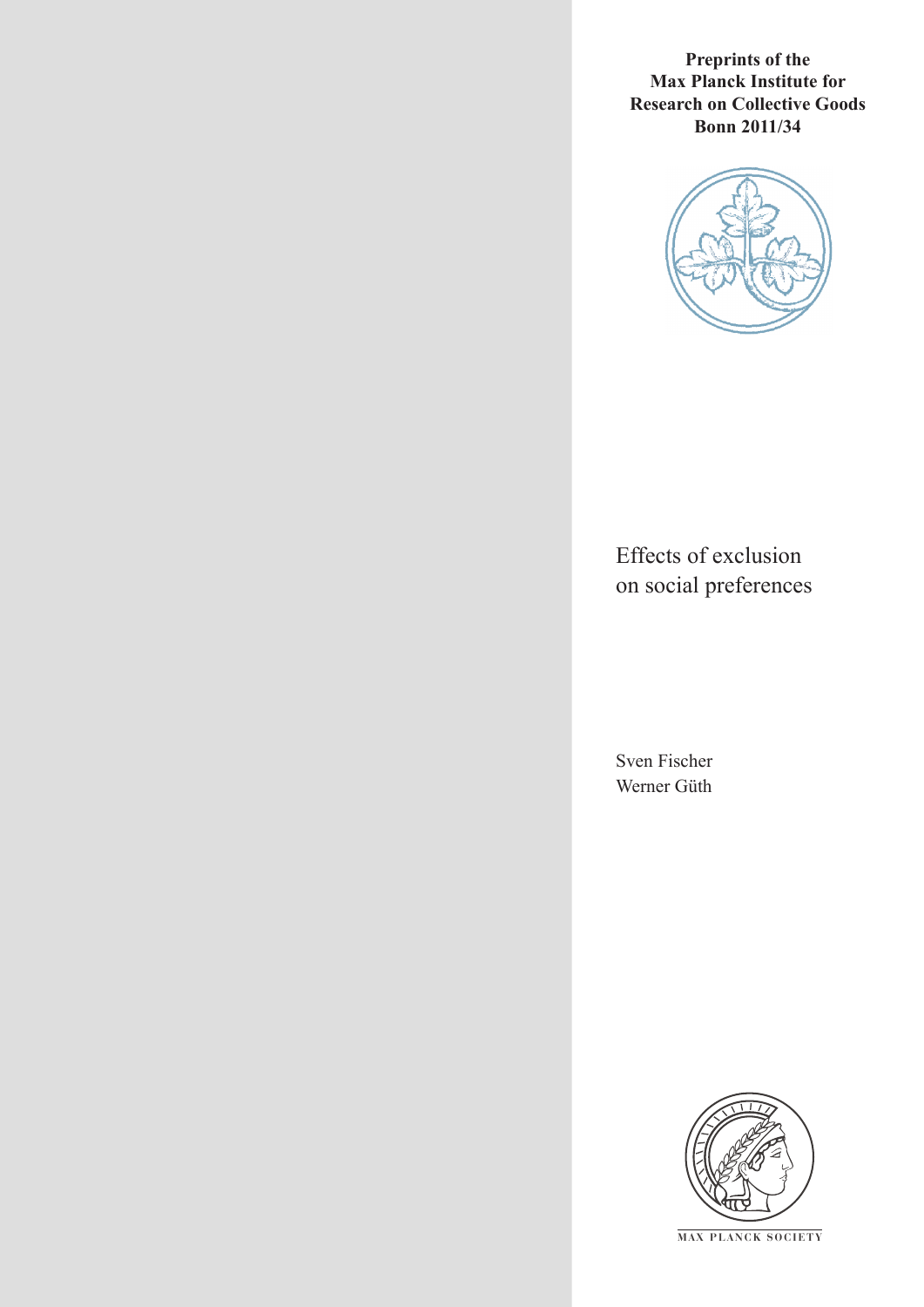

# **Effects of exclusion on social preferences**

Sven Fischer / Werner Güth

December 2011

Max Planck Institute for Research on Collective Goods, Kurt-Schumacher-Str. 10, D-53113 Bonn http://www.coll.mpg.de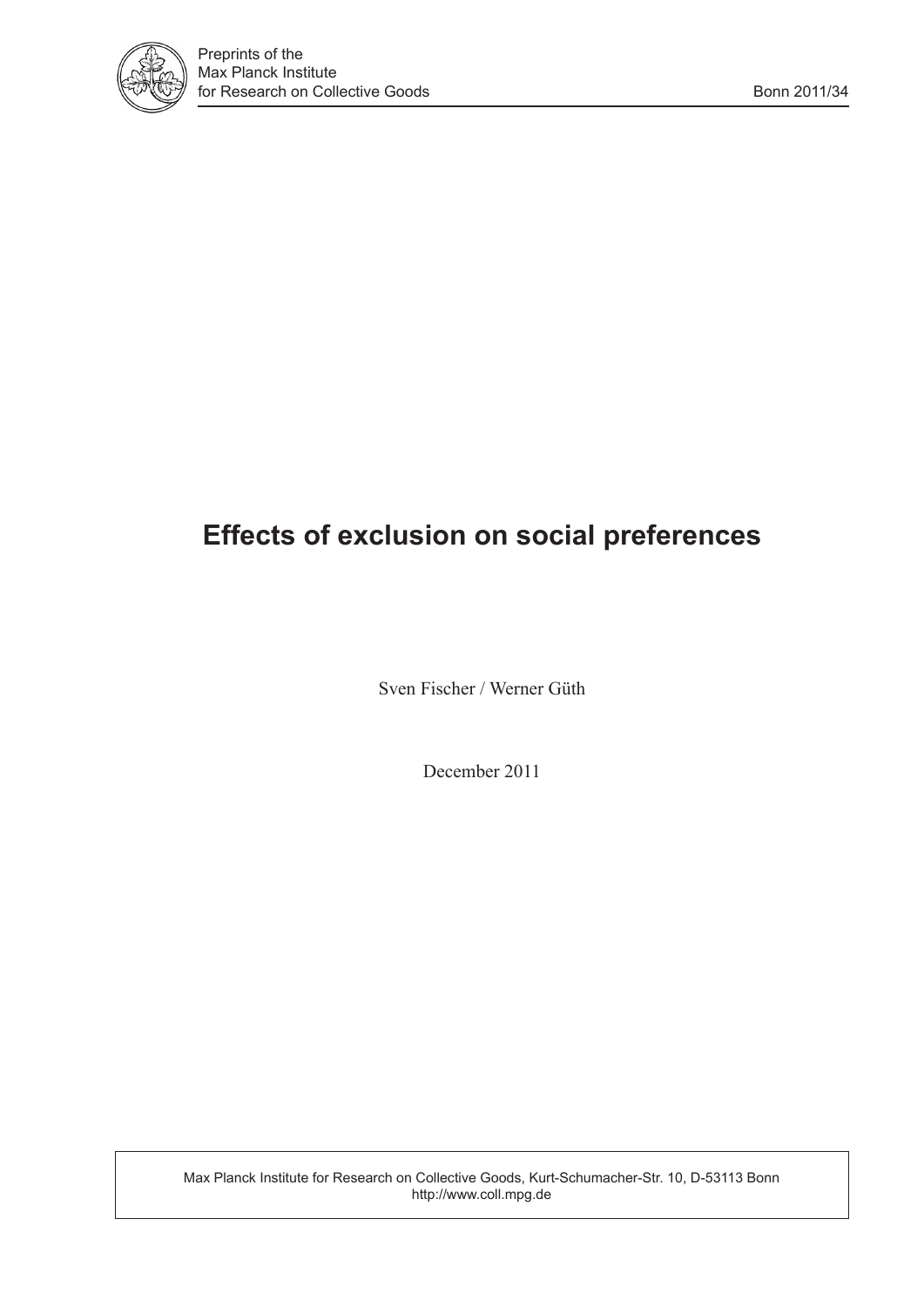## **Effects of exclusion on social preferences**

Sven Fischer*<sup>∗</sup>*and Werner G¨uth*†‡*

November 12, 2011

In three party ultimatum games the proposer can first decide whether to exclude one responder, what increases the available pie. The experiments control for intentionality of exclusion and veto power of the third party. We do not find evidence for indirect reciprocity of the remaining responder after exclusion of the other. Similarly, not excluding the second responder is only insignificantly reciprocated by him. Overall, we find little evidence that intentional exclusion affects response behavior.

*Keywords:* Exclusion, bargaining, ultimatum game, social preferences, experiment [*PsychINFO*: 3000, 3600, 3660] [*JEL*: C91, J52]

## **1. Introduction**

In many situations of human interaction, one of three or more parties may decide to exclude another from a jointly profitable endeavor. For example, two children may decide to exclude a third from their play. Similarly, business partners who in the past used to work together may decide to exclude some former partner(s). Assuming other regarding concerns, a robust finding in experimental psychology and economics, the decision to exclude a third party clearly should affect behavior of the remaining ones. If, on the other hand, despite strong incentives, a party is not excluded, this should matter as well.

In labor relations, exclusion is an important aspect. Especially multinational firms are frequently restructured and relocated what often renders part of the workforce redundant. Consequently, wage negotiations with unions are frequently held behind the backdrop of layoffs either in other parts of the corporation or of less organized parts of the workforce within the same unit. Furthermore, such layoffs may occur at times when the corporation overall makes huge profits. Judging by statements voiced by labour

*<sup>∗</sup>*Corresponding author: Max Planck Institute for Research on Collective Goods, Kurt-Schumacher-Str. 10, D-53113 Bonn, Germany; fischer@coll.mpg.de; Tel: +49(0)228-91416-53

*<sup>†</sup>*Max Planck Institute of Economics, Kahlaische Str. 10, 07745 Jena, Germany; gueth@econ.mpg.de; Tel: +49(0)3641-686-621

*<sup>‡</sup>*The authors gratefully acknowledge helpful comments by Christoph Engel.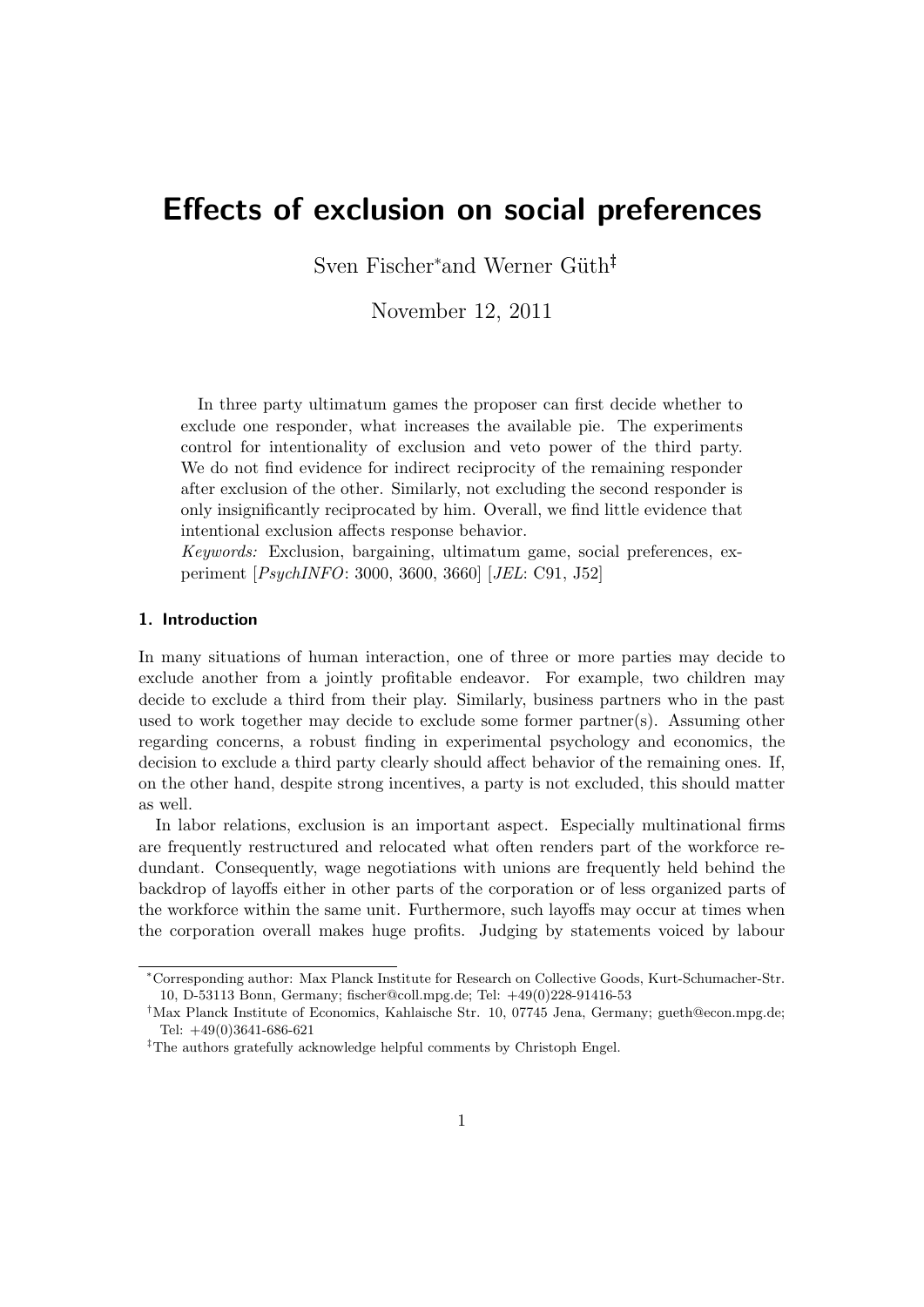representatives, such layoffs affect wage negotiations even if they concern more or less unrelated parts of the workforce.

One example is the restructuring initiative of *Deutsche Bank AG* in early 2005. *Deutsche Bank* planned to fire about 6500 employees worldwide despite a rate of return on equity<sup>1</sup> of 16.2% in the same year (see Frankfurter Allgemeine Zeitung 2005 and Deutsche Bank Aktiengesellschaft 2006). Although *Deutsche Bank*'s net labor force was reduced much less and increased again in 2006, figures show that profitability increased to 19.5% in 2006 (see Deutsche Bank Aktiengesellschaft 2007).

Several representatives of the German public, especially unions, reacted with outrage to the downsizing decision by *Deutsche Bank*. But how does it actually affect employer– employee relations when, for the sake of profitability, part of the labor force is dismissed? International justice research (see, for example, Kahneman et al., 1986) established that layoffs are seen as unfair if they are not economically necessary to prevent bankruptcy (see, for example, Charness and Levine, 2000; Gerlach et al., 2006). Surveys also indicate that part of the remaining workforce reacts with conflict-seeking behavior, sick leaves, and even sabotage. In the context of the *Deutsche Bank* example this raises the question how behavior of the (remaining) workforce is affected by downsizing (threats).

In a set of experiments we explore how the decision to exclude a third party (or not to exclude despite the profitability of exclusion) affects behavior. By modifying the three person ultimatum game we allow for exclusion of one party by the proposer. Exclusion increases the total available pie and renders it profitable. To control for intentionality of exclusion, we contrast this (baseline) game with treatments in which a random draw excludes the third party with a probability equal to the observed frequency in the baseline treatment. We, furthermore, vary veto power in case of no exclusion: in one set of experiments there are two responders with veto power, in a second set only the non-excludable party can veto. Furthermore, we contrast behavior to results from a standard ultimatum game with equivalent parameters.

Of course, the ultimatum game does not mimic a particular real world interaction. It is rather a workhorse allowing us to measure individual reactions and preferences of responders who are not troubled by strategic uncertainty.

While there are reactions to exclusion, they are rather mild and difficult to interpret. Overall we find no evidence for indirect reciprocity in the sense that the remaining responder sanctions the proposer for excluding the third party. Quite to the contrary, the proposer has little to fear from exclusion. Still, if the third party is not excluded, the other responder reveals consideration for the third party's payoff by rejecting 0-offers for the third party. But if the proposer does not exclude, he only gains little. While the party, which he could have excluded, lowers its acceptance threshold, this effect is only small and insignificant.

In a related study Güth and Paul (2011) capture the downsizing example more realistically by a "one-principal and two-agents"-framework where the principal could get rid of the less productive agent. Treatments differed in the profitability of downsizing as well

<sup>&</sup>lt;sup>1</sup>We are, of course, aware of the fact that this high rentability is partly due to the low equity ratio in the banking industry.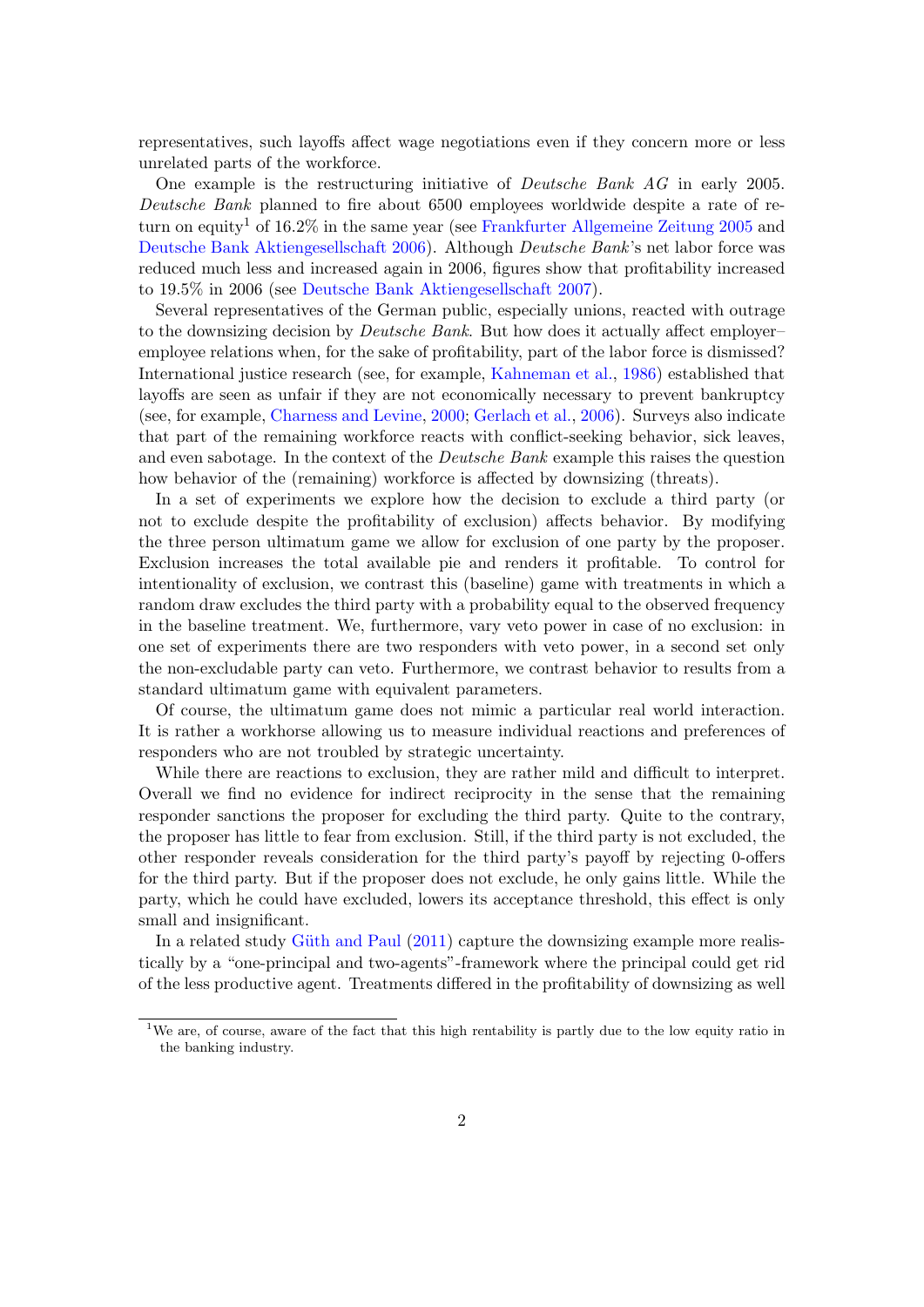as in whether later downsizing could (not) be anticipated by the agents. One surprising result is that downsizing does not depend on its profitability and that the employee who cannot be fired does not react much to the threat or fact of downsizing. This seems to confirm our finding that there is little solidarity in the labor force, what questions some of the arguments used by trade unionists when trying to discourage downsizing attempts of employers.

More generally, downsizing is a form of ostracism (see, for instance Masclet, 2003; Cinyabuguma et al., 2005; Kerr et al., 2009; Maier-Rigaud et al., 2010). What is, however special is that ostracism is usually seen as a form of punishing norm deviators whereas downsizing is just an attempt to improve a firm's profitability and not at all a sanctioning of underperforming agents. Excluding active parties from payment is also true for experimental studies where one party dictatorially decides whether or not another party keeps or obtains its payment (see, for example, Brennan et al., 2008). Here the major finding is that, in spite of some other regarding concerns, most participants are very much self-centered what again is in line with our observations.

The remainder of this paper is organized as follows: We first introduce and discuss the model in section 2 and derive behavioral hypotheses in section 3. Section 4 describes the experimental procedure. The experimental findings are reported in section 5. Section 6 concludes.

## **2. The Model**

We analyse behavior in a modified three party ultimatum game with one proposer *X* and two responders *Y* and *Z*. The game tree of treatment *XV* 2, our baseline treatment, is plotted in Figure 1. In the first stage the proposer decides whether to exclude *Z* what reduces *Z* to a base payment of *u*. After (not) excluding *Z* the proposer plays an ultimatum game with the remaining responder(s) where the available "pie", a divisible monetary amount, is  $p > 0$  in case of not firing Z and  $rp$  with  $r > 1$  in case of firing  $Z$ <sup>2</sup> proposer *X* first chooses how much to offer the remaining responder(s). Here *y* (*z*) with  $y + z \leq p$  or  $y \leq rp$  indicates her offer to *Y* (*Z*, if applicable) about which *Y* and (if applicable) *Z* are then informed. The proposer is not confined to identical offers to both responders when *Z* is not excluded. If *Z* is excluded, only *Y* decides whether to accept or reject the offer *y*. With respect to veto power in the subgame after *keep*, we compare two different treatments. In the baseline treatments V2 of Figure 1, both *Y* and *Z* can veto the offer  $(y, z)$ , in treatments V1 only *Y* can veto. Thus, we vary the degree of involvement of *Z* from a mere dummy in *V* 1 to a strategically involved party in *V* 2.

Clearly, this one-shot bargaining model cannot fully capture real world bargaining. However, it provides an easily understood scenario and allows to elicit acceptance thresholds of responders free of any strategic considerations.<sup>3</sup> Our  $2 \times 2$  factorial design has

<sup>&</sup>lt;sup>2</sup>Because of  $r > 1$  and  $u \ll p/s$ , firing increases the total available pie but leaves *Z* much less than an equal share of *p*.

<sup>3</sup>Game theoretically this means to experimentally implement the normal form of games as far as responder behavior is concerned. For proposers we do not use the strategy method to avoid counterfactual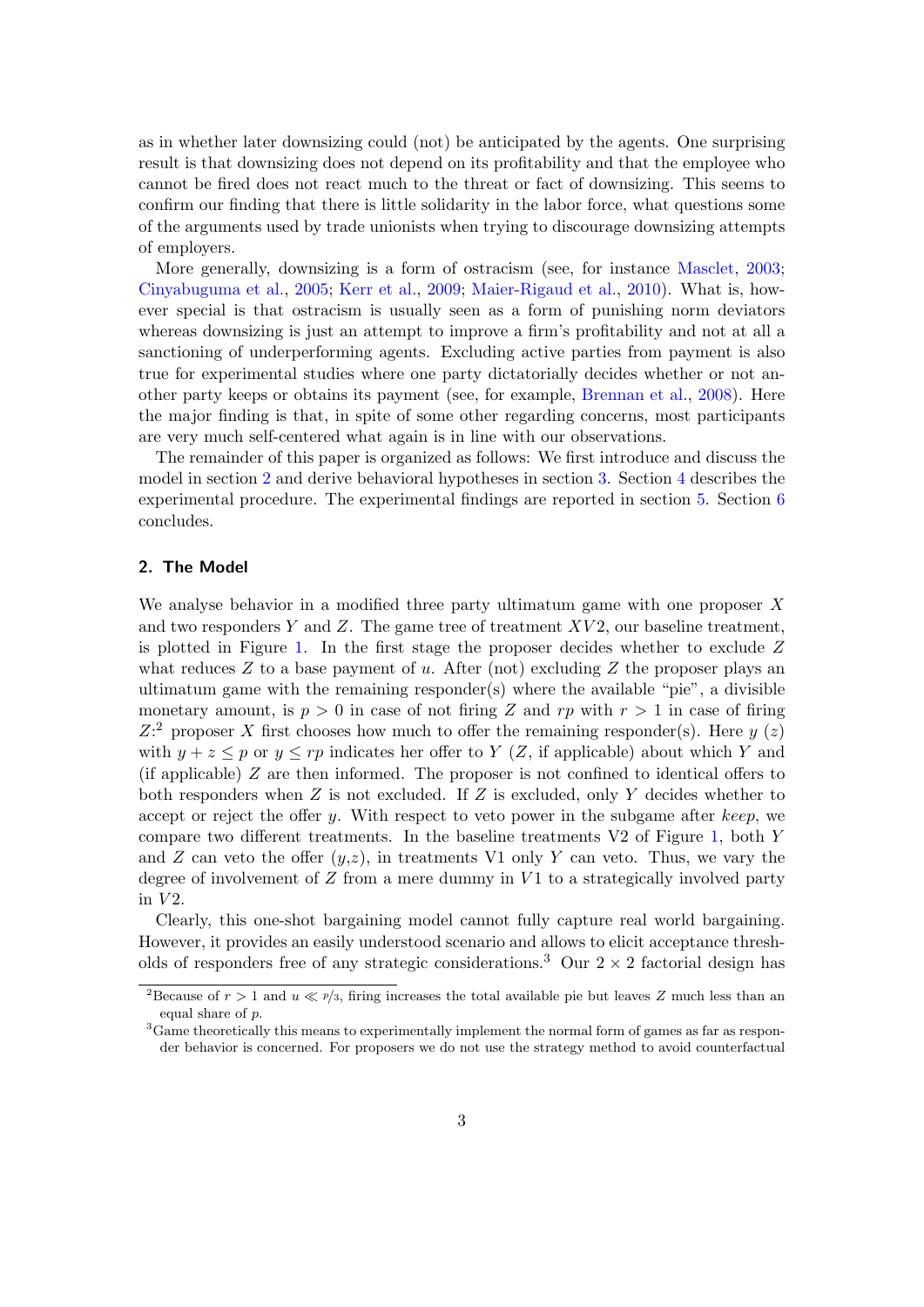

Figure 1: Game Tree Treatment XV2

the following two dimensions: (no) intentionality of the decision to exclude *Z* and (no) veto power of *Z*. Intentional firing (or keeping) may affect responder behavior. We are especially interested in how responders react to the intentional decision to exclude or keep Z. In all  $X \star \star$  treatments the decision to exclude Z was made by a subject in role *X*. In  $R \star \star$  treatments this choice by *X* was replaced by a random draw excluding *Z* with a commonly known probability equal to the observed frequency in the equivalent  $X \star \star \text{ treatment.}$ 

In treatments *XV*2 and *RV*<sup>2</sup> both responders are endowed with veto power in the subgame after *keep*. So we can measure *Z*'s reaction to not being excluded. However, if *Z* has veto power, then not excluding him results in greater strategic uncertainty of the proposer. Thus, excluding *Z* may be more acceptable for *Y* in *V* 2 which is why we introduced treatments *V* 1. An overview of the four main treatments is given in Table 1.

Although there exist ample data on ultimatum behavior, we also ran a control treatment *CON* as a simple two person ultimatum game with the same procedure and parametrization as in the subgame after *exclude*. By comparing *Y* 's acceptance thresh-

considerations of proposer *X* (like having to choose *y* only in spite of playing *keep* and  $(y, z)$  in spite of *exclude*).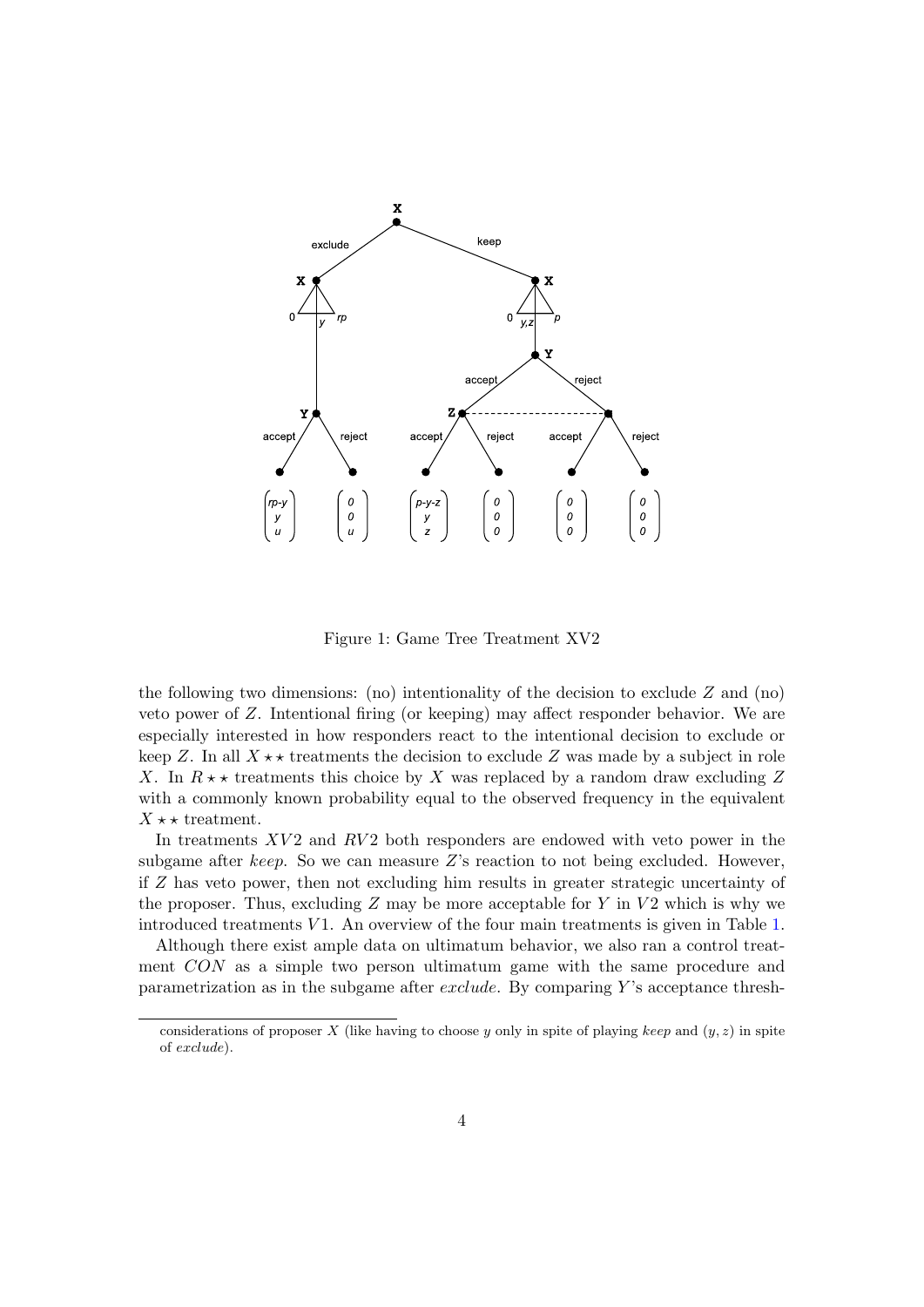| TADIC 1, IVIAIII ITCAUIICHUS |                                |                       |                        |
|------------------------------|--------------------------------|-----------------------|------------------------|
|                              |                                |                       | <i>veto power</i>      |
|                              |                                | $Y \& Z \quad Y$ only |                        |
| intentionality               | X decides $XV2$<br>random draw | RV2                   | XVI<br>RV <sub>1</sub> |

Table 1: Main Treatments

olds in the subgame after *exclude* in *XV* 2 and *XV* 1 with the acceptance thresholds in *CON*, we can directly measure effects of exclusion.

## **3. Benchmark solutions and behavioral hypotheses**

We now turn to a brief game theoretic analysis of our games which, however, can hardly inform us about how subjects actually behave. Like most bargaining games, our continuous game has infinitely many equilibria of which only one is sequentially rational (Selten, 1975; Kreps and Wilson, 1982). As a first benchmark solution, we consider perfect equilibria assuming opportunistic agents who are rational and know that others are rational, too. A selfish and rational responder accepts any offer yielding at least his conflict payoff. As *r >* 1 the proposer will exclude *Z* what allows him to distribute  $rp > p$  between himself and *Y*. Thus, the only perfect equilibrium is that *X* excludes *Z* and offers minimal amounts to *Y* alone or *Y* and *Z* (in *keep*), and responders accept any (positive) offer. In standard ultimatum games such behavior, however, is only rarely observed.<sup>4</sup>

With respect to our main research question we focus on reciprocity although, in a rich model like ours, its likely effects are far from obvious. Actually, the ambiguity and flexibility of reciprocity concerns in our scenario may question rather than support reciprocity theory. According to theories of reciprocal behavior, expected or observable actions are evaluated as "kind" or "unkind" and reciprocated accordingly.<sup>5</sup> Besides such direct reciprocity one also observes indirect reciprocal behavior. Here a reciprocal act is directed towards a party in response to a "kind" or "unkind" act of this party towards a third one.<sup>6</sup> Using the same definitions as Stanca  $(2009)$ , we expect strong indirect

<sup>&</sup>lt;sup>4</sup>In standard ultimatum games (see Camerer, 2003; Holt, 2007, for surveys) offers below one third (and sometimes even higher ones) are frequently rejected and significant offers are made with the modal offer usually being 50% of the available pie. This behavior may reflect equity preferences (see, e.g. Charness and Rabin, 2002). In most existing studies on three party ultimatum games only one responder has veto power. The third subject, the so-called dummy, only receives small amounts and responders with veto power are willing to accept very small offers to  $Z$  (see, e.g. Güth and van Damme, 1998; Kagel and Wolfe, 2001; Güth et al., 2007). We are not aware of an ultimatum experiment with two responders independently exercising veto power.

<sup>&</sup>lt;sup>5</sup>See, for example, Rabin (1993) for normal form games and Dufwenberg and Kirchsteiger (2004) for extensive games.

<sup>&</sup>lt;sup>6</sup>See, for example, Seinen and Schram (2006) or Greiner and Levati (2005). Stanca (2009) gives a good overview of experimental results on indirect reciprocity.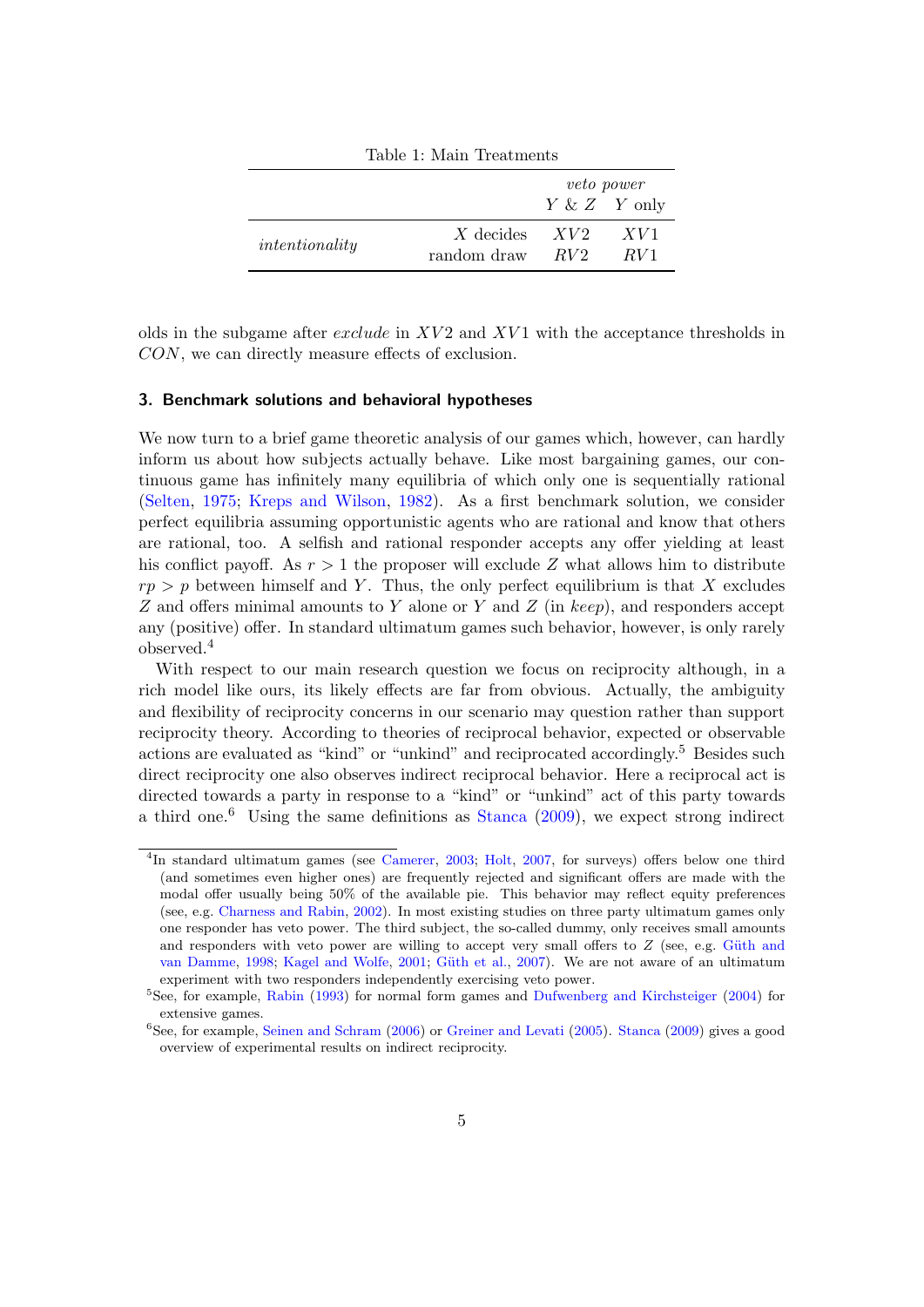social and strong direct reciprocity to influence decision making, where in our one shot experiments reciprocity can only be "strong" due to intrinsic motivation:

#### **Acceptance thresholds in the "***exclude* **subgame"**

Let us first look at responder *Y* 's behavior in the "*exclude* subgame" as influenced by indirect reciprocity due to *X*'s exclusion of *Z*. The only way of sanctioning *X* is by demanding more of the available pie, i.e., risking conflict. But what about direct reciprocity? Excluding *Z* leaves more of the pie for both *X* and *Y* and, thus, can be judged kind towards *Y* . However, this reasoning is incomplete. Suppose *Y* actually interprets exclusion of *Z* as kind towards himself. He could reciprocate by conceding more to *X* if exclusion was intentional rather than random. However, this contradicts the interpretation of the intentions behind the exclusion: the reciprocal act would leave *X* better off than in the absence of reciprocity, thus rendering the exclusion of *Z* a selfish act by *X*. Due to this ambiguity of reciprocity concerns, whether an offer in subgame *exclude* is kind or unkind may not depend on whether the decision to exclude *Z* came from *X* or nature. In our view, if we compare *Y* 's acceptance thresholds between treatments *XV* 1 and *RV* 1, the effect of indirect reciprocity is more obvious, what explains our

**Hypothesis 1** *Responder Y reacts to X's intentional exclusion of Z with a larger acceptance threshold in treatment XV* 1 *than in RV* 1*.*

With respect to  $\star$ V2 treatments, another complication has been pointed out by one of our anonymous referees. We mainly considered  $\star V2$  treatments to measure Z's reactions. However, *Z*'s veto power introduces additional strategic uncertainty that is eliminated if *Z* is excluded. Excluding *Z* may, thus, be judged a kind act towards *Y* - an act that is kind irrespective of the later offer. Contrary to our previous argument, exclusion of *Z* can therefore bee interpreted to be 'kind' (or 'good' or 'reasonable') what *Y* can reciprocate by conceding more to *X*. Thus, responder *Y* would directly reciprocate *X*'s decision to *keep* or *exclude Z* in treatment *XV* 2 but not in treatments *XV* 1. In case of the random exclusion in  $RV2$ , however, there is no room for reciprocity:

**Hypothesis 2** *Acceptance thresholds of responder Y in subgame exclude are smaller in XV* 2 *than in XV* 1 *and RV* 2*.*

Responder Y's decision task in treatment *CON* and in the subgame after *exclude* in treatments *RV* 2 and *RV* 2 is pretty identical as far as reciprocity is concerned:

**Hypothesis 3** *Responder Y 's acceptance thresholds are the same in CON and in the exclude subgames of treatments RV* 2 *and RV* 1*.*

## **Acceptance thresholds in the** *keep* **subgame**

Let us now turn to the subgame after *keep* where *Z*'s behavior may reflect direct reciprocity. Clearly, keeping *Z* is kind towards him. Not only because he is likely to receive more but also because it gives him veto power in XV2 which in itself may be valued.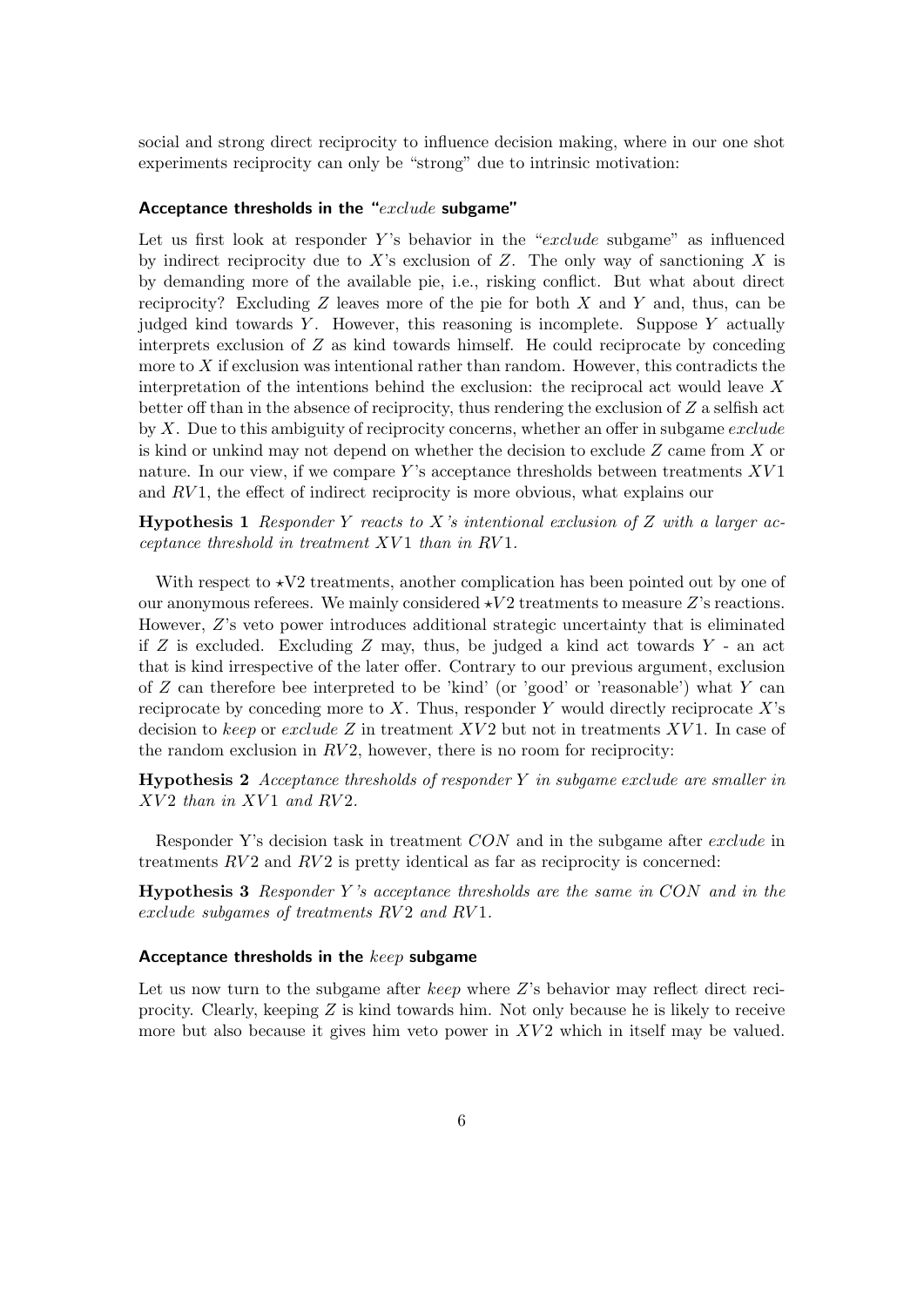Obviously, this act can only be kind and not driven by selfishness of *X*. Direct reciprocity, thus, predicts that if the decision to *keep Z* is intentional, *Z* reciprocates by accepting less:

**Hypothesis 4** *Acceptance thresholds of Z players are smaller in XV* 2 *than in RV* 2*.*

But what about *Y* 's threshold? Indirect reciprocity predicts that *Y* will be more willing to accept lower offers if the decision to *keep Z* is intentional. At the same time *keep* may be bad news for *Y* himself. Still, the decision to *keep Z* can only be driven by the desire to leave *Z* with more than *u* and, thus, can not really be interpreted unkind towards *Y* .

**Hypothesis 5** *In subgame keep, responders Y accept lower offers to themselves in treatment XV* 1 *than in RV* 1*.*

Again, in the  $\star V2$  treatments the strategic uncertainty associated with *Z*'s veto power may induce different reciprocal reactions:

**Hypothesis 6** *Acceptance thresholds of responder Y in the keep subgame are higher in XV* 2 *than in XV* 1*, whereas in treatments RV* 2 *and RV* 1 *they do not differ.*

## **Inequality Aversion**

Inequality aversion argues that people do not only care about their own payoff but also how it compares to those of others (see, for example, Bolton and Ockenfels, 2000; Fehr and Schmidt, 1999, (F&S)). Unfortunately, equity preferences can neither account for intentions, as measured with our comparison of *X* vs. *R* treatments, nor for differences in veto power. They first and foremost predict that inequality averse proposers will be less inclined to exclude *Z* and that responders' thresholds are likely to be positive and sensitive to how (un)equal the offered payoffs are. Exact predictions crucially depend on the formalization and the distribution of inequality aversion in the population.<sup>7</sup>

Models of inequality aversion predict that, if in subgame *exclude Y* cares about *Z*'s payoff (and how his own compares to it) his acceptance threshold is smaller than in *CON*. (See the formal derivation based on F&S in Appendix A).

**Hypothesis 7** *Acceptance thresholds of responder Y in subgame exclude are smaller than those in CON.*

Note that this hypothesis contradicts hypothesis 3.

## **Veto Power**

Finally we take a closer look at possible behavioral effects of changes in veto power. If *Z* has veto power, *Y* does not need to 'speak' for *Z*:

<sup>7</sup>For the exact parameterization of our experiment one can easily apply the Fehr and Schmidt (1999) model to our experimental game, using the distribution of aversion parameters suggested by them as "*consistent with the large experimental evidence we have on the ultimatum game*" (Fehr and Schmidt, 1999, , p. 843). See , however, Fehr and Schmidt (2010); Binmore and Shaked (2010).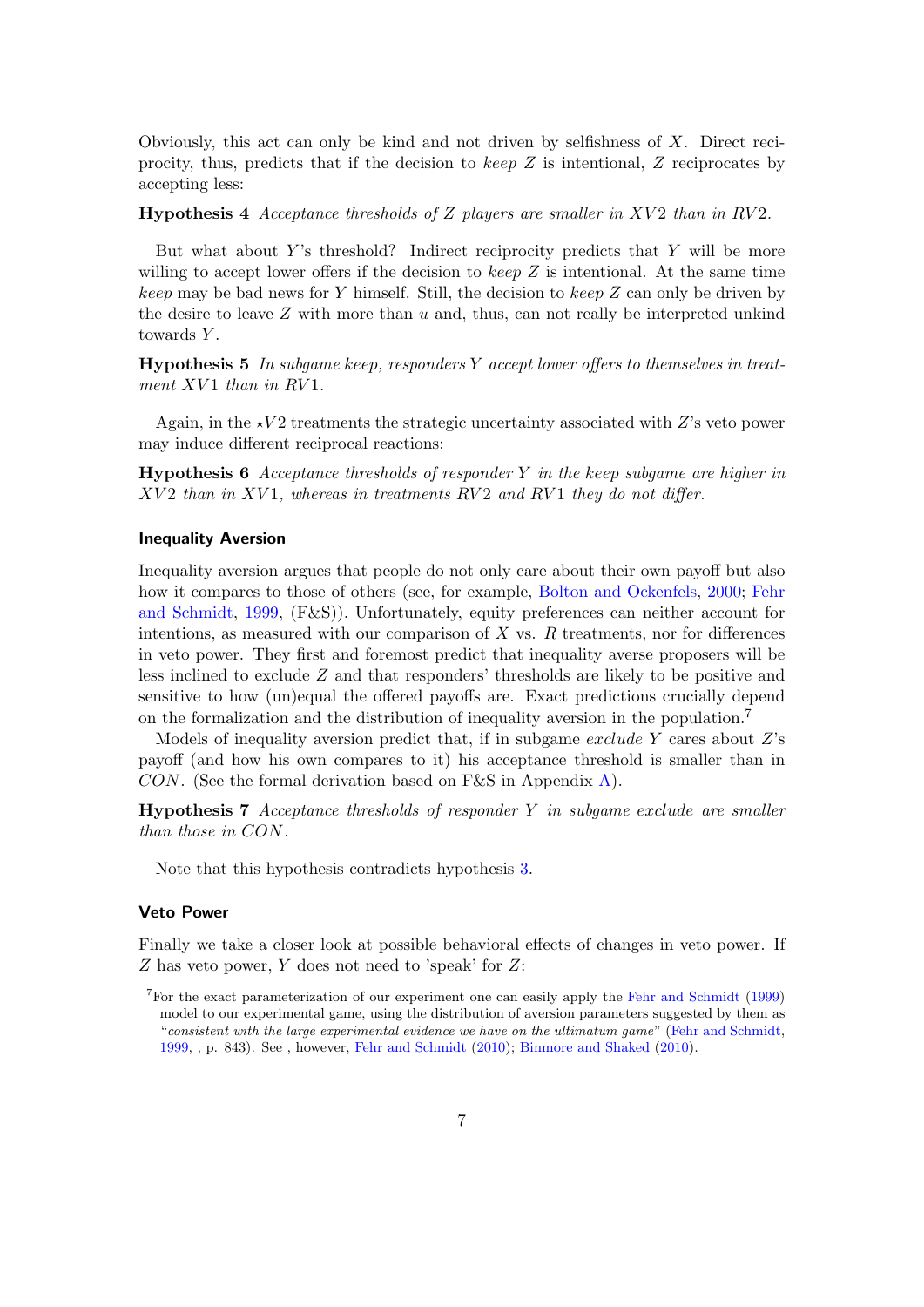**Hypothesis 8** *Acceptance behaviour of Y in the keep subgame reflects more concern for Z's payoffs in treatments XV* 1 *and RV* 1 *than in XV* 2 *and RV* 2*.*

#### **4. Experimental Design**

We ran the five different treatment conditions in a between subjects design, i.e. each subject participated in only one treatment. In the random treatments  $RV1$  and  $RV2$  the probability of *Z* being fired was 85 and 67.5%, respectively. In order to obtain sufficient information from responders, we employed the strategy method.<sup>8</sup> By using the positional order protocol, we nevertheless tried to guarantee a "hot" decision environment that we strengthened by informing responders that the proposer had just made her decision(s). In more detail, treatment *XV2* proceeded as follows:

- 1. *X* decides whether to '*keep*' or '*exclude*' responder *Z*.
- 2. *X* decides how much she offers to her remaining responders<sup>9</sup> where the set of possible offers depends on her first decision. Following '*keep*' she can choose among  $(y, z) \in \{0, 2, 4, 6, 8\}^2$  for *Y* and *Z*, and after '*exclude*' she can choose among  $y \in \{0, 2, 4, 6, 8, 10, 12\}$ . The monetary pie is set to  $p = 18$  and  $r = 10/9$ , thus,  $rp = 20$ .
- 3. Both *Y* and *Z* are informed that "*X has already decided whether to exclude Z*" and that "*X has already submitted her wage offer(s). However, you will not be informed about her decisions before the end of this round*."<sup>10</sup>
	- *• Y* is then asked to state for every possible offer *y* (for the case that *Z* is excluded) and combination of  $(y, z)$  offers (for the case that  $Z$  is not excluded) whether he would accept or reject it.
	- Similarly, *Z* is asked the same questions, of course only when he is not excluded.
- 4. Decisions are matched and all players are informed about all relevant decisions and all resulting payoffs. In case  $Z$  is excluded, he obtains  $u = 1$ .

Treatments  $\star V1$  differed from  $\star V2$  only in subgame *keep* where *Z* had no veto power.<sup>11</sup> Finally, in treatments  $RV2$  and  $RV1$  the decision to exclude was made by a random draw with known probability equal to the excluding frequency in XV1 and XV2, respectively.

We limited the sets of possible offers to five and seven values, respectively to reduce the length of the strategy responders have to submit. The chosen sets include the possibility

<sup>8</sup> In play method we would not obtain enough data points for many - often unreached - histories even at considerably higher costs. In some treatments, for example, proposers decided to keep *Z* in less than 15% of the cases. Also note that, for example, Oxoby and McLeish (2004) find no difference between strategy and play method in Ultimatum games. Also, see the survey by Brandts and Charness (2011).

<sup>&</sup>lt;sup>9</sup>Note again, that we do not use the strategy method for proposers to avoid counterfactual considerations.

<sup>&</sup>lt;sup>10</sup>A translation of the instructions and the original version in German are available upon request.

 $11$ To keep  $Z$  participants busy we asked them a hypothetical question.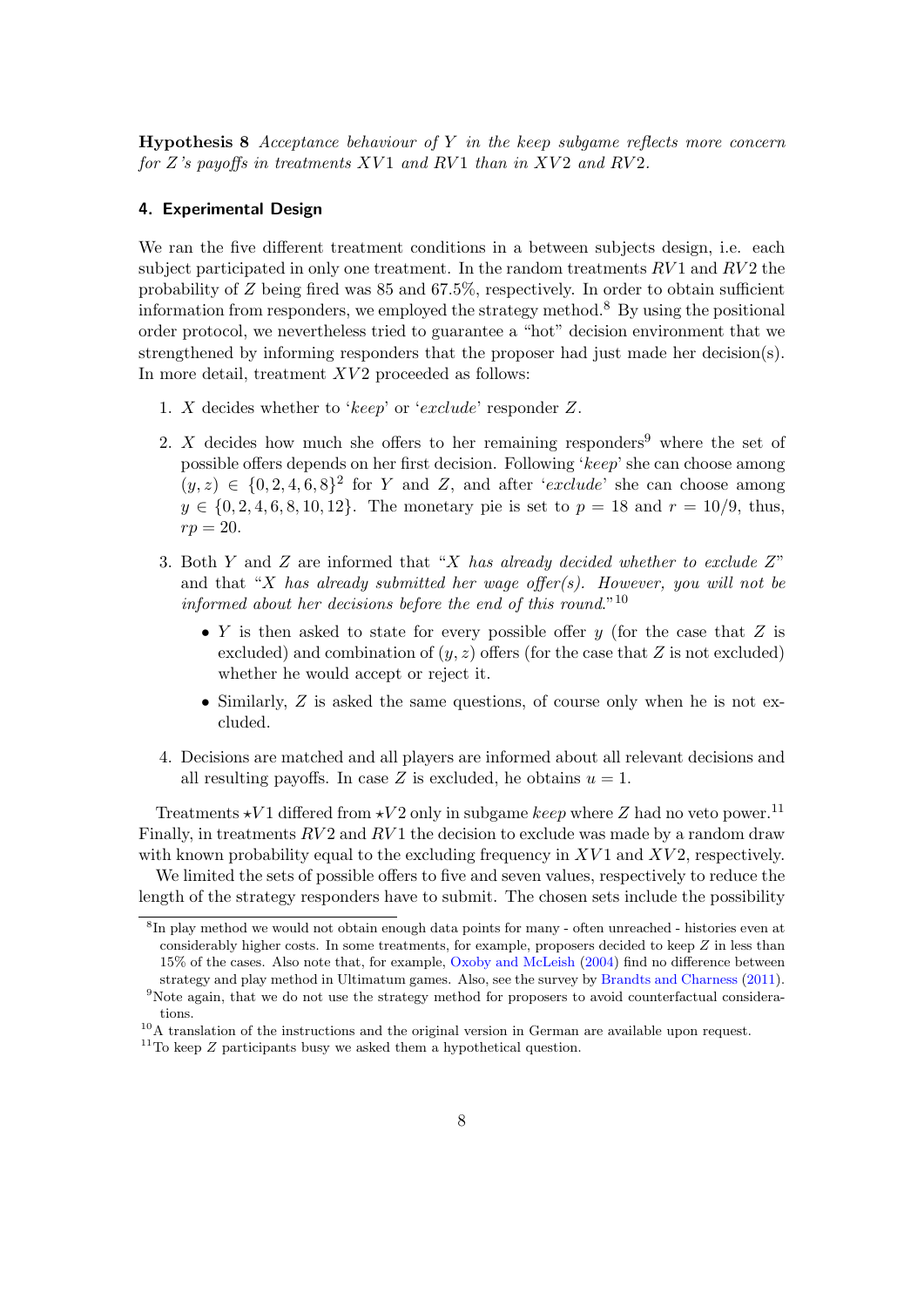for equal offers (i.e.,  $(6,6,6)$  and  $(10,10)$ ) to render unequal offers less acceptable.<sup>12</sup> Furthermore, the sets include offers giving more to the responder(s) than to the proposer. While such offers are rare, they are nevertheless possible and should be included (see, for example, Güth et al., 2007, for rejections of too generous offers).

With respect to our hypothesis 7, we need to check wether despite the reduced strategy set we are likely to observe the predicted differences. In appendix  $A.2$  we use widely adopted parameters of the F&S model<sup>13</sup> and apply F&S preferences to our experiment. Results indicate that we are likely to observe higher thresholds of responder *Y* in *CON* than in subgame *exclude*.

With respect to inequality aversion we are also interested to check, whether with our parametrization we are likely to observe concerns for others who receive less. More specifically, will we observe cases where *Y* rejects an offer because it leaves considerably less for *X* - or similarly, because it offers too little to *Z*? When applying the same F&S model version to subgame *keep* (see, appendix A.2) one predicts:

**Hypothesis 9** *Acceptance of offers by responder Y in subgame keep reflects concern for Z but not for X.*

To see whether experience influences behavior, subjects were rematched in a perfect stranger design and played the same game once again in the same role.<sup>14</sup> Only one randomly drawn round was paid, where points earned in that period were converted to  $\epsilon$  at 1 *point* =  $\epsilon$ 1.50. Subjects were fully informed about the payment procedure.

Instructions relied on a neutral frame. The instructions, for example, did not use the term "exclude". Instead subjects were informed that "*[f ]irst, X decides whether Z should have power of decision, i.e., whether the round should already end for Z.*"

To make sure that subjects understood the instructions, and to create common knowledge about it, we invited an excess number of subjects and asked all to answer a set of control questions. Subjects making mistakes were excluded from participation. All subjects received  $\epsilon$ 3 for answering the control questions, no additional show up fee was paid.

We ran ten sessions, two for each of the five treatments. In each of our four main treatments 60 subjects participated, and in treatment CON a total of 38. For the first round we, thus, have 20 independent group observations per treatment in *XV* 1, *RV* 1, *XV* 2 and *RV* 2.

## **5. Results**

Including admission and payment, sessions of treatments *XV* 2 and *RV* 2 lasted for about 45 minutes, those of CON for about 30 minutes. Average earnings in all treatments except for CON were  $\in$ 12.13 for *X*,  $\in$ 8.88 for *Y*, and  $\in$ 4.48 for *Z* (including the  $\in$ 3 fee).

 $12$ Falk et al. (2008) find that the set of alternatives has crucial influence on behavior. An unequal split is less acceptable if the proposer had the option to offer an equal one.

<sup>&</sup>lt;sup>13</sup>See, however, the discussion in Binmore and Shaked (2010) and Fehr and Schmidt (2010).

<sup>&</sup>lt;sup>14</sup>Thus no one interacted with someone twice.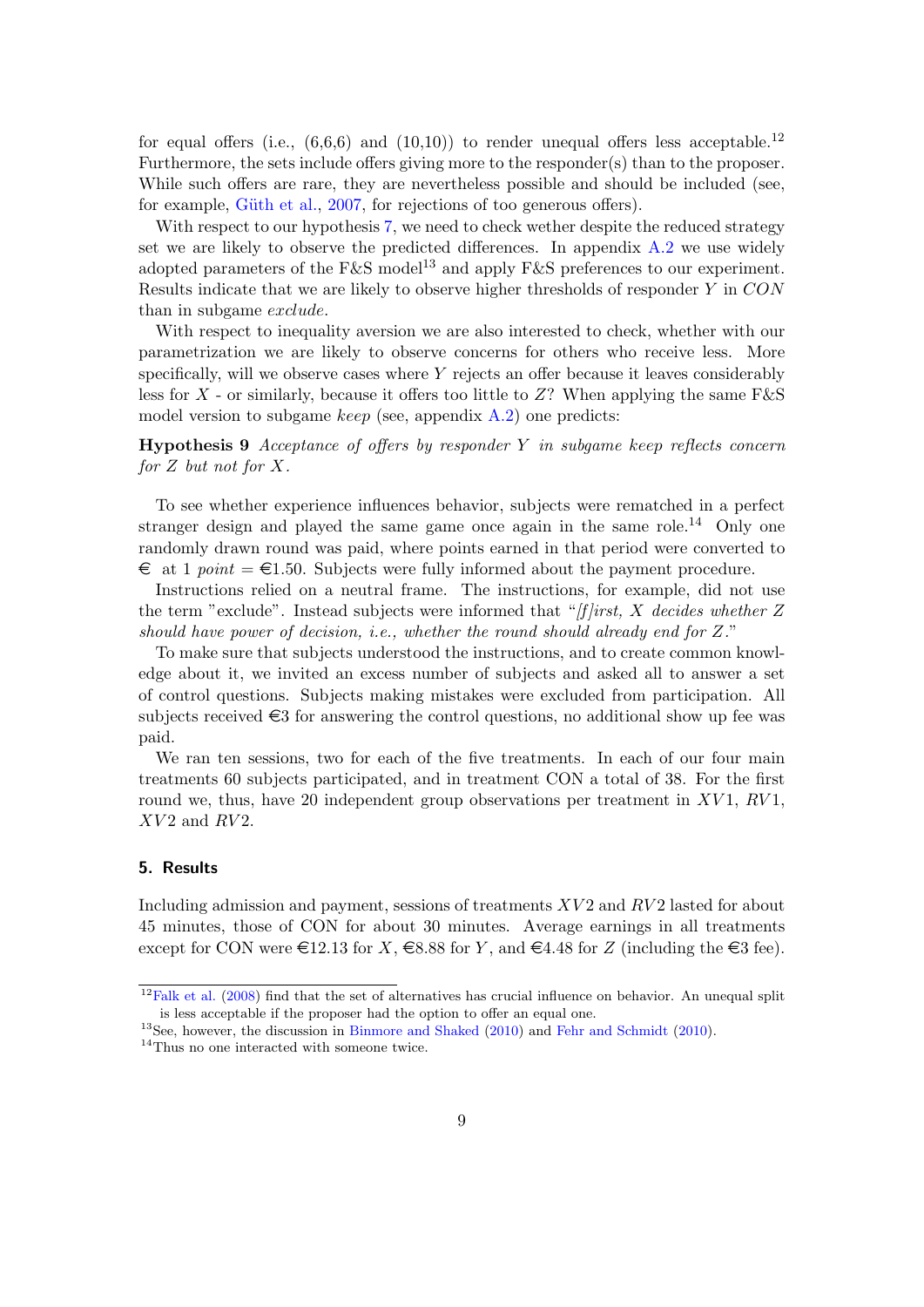Throughout the following analysis, significance levels will be set to  $\alpha = 10\%$ . In XV2  $(XV1)$ , proposers in 85% (67.5%) of all cases excluded *Z*. According to Fisher exact tests, firing frequencies neither differed significantly between repetitions<sup>15</sup> within each treatment nor between treatments.<sup>16</sup>

## **5.1. The** *exclude* **subgame**

We first take a look at responder acceptance thresholds in the *exclude* subgame and in treatment *CON* which are shown, combined over the two repetitions, in the histograms of figure 2. We tested for repetition effects by comparing distributions of acceptance thresholds between repetitions within each treatment. Wilcoxon signed rank tests<sup>17</sup> do not find significant differences.<sup>18</sup> Due to the discreteness and skewness of the data, questioning the applicability of the Wilcoxon rank sum test, we furthermore tested whether frequencies of discrete thresholds differ between repetitions using the Fisher exact test, what could also be rejected. The following comparisons between treatments therefore rely on pooled data.

Table 2 reports the results of Wilcoxon rank sum tests<sup>19</sup> (above diagonal), and Fisher exact tests<sup>20</sup> (below diagonal) comparing two treatments at a time, as well as some descriptive statistics (last columns to the right). All comparisons were also made by Kolmogorove Smirnov and t-tests, whose results are qualitatively similar to the reported ones. Acceptance thresholds are generally considerably higher in the two random treatments *RV* 1 and *RV* 2, and with respect to *XV* 1 they are even significantly larger. With hypothesis 1 in mind we summarize:

**Observation 1** *Y 's acceptance thresholds in the exclude subgame are larger in random treatments than in treatments where the offer is made by the proposer. This effect is significant for XV* 1 *and RV* 1 *data.*

With respect to Hypothesis 2 we observe:

**Observation 2** *Though insignificant, Y 's threshold after Z was excluded is larger in XV* 2 *than in XV* 1 *but does not differ between RV* 2 *and RV* 1*.*

Note that, except for equality between *RV* 2 and *RV* 1, both observations reject our hypotheses, even contradicting their direction. However, Hypothesis 3 is confirmed:

**Observation 3** *Acceptance thresholds of responders Y in the exclude subgame of RV* 1 *and RV* 2 *do not differ significantly from those in CON. Furthermore, they do not differ significantly in size from CON in XV* 1 *and XV* 2*.*

<sup>&</sup>lt;sup>15</sup>With  $p = .6614$  in *XV2* and  $p = .5006$  in *XV1*.

<sup>&</sup>lt;sup>16</sup>With  $p = .1136$  for the comparison between *XV* 2 and *XV* 1 with data combined over both repetitions.  $17$ The test corrected for ties, using the shift-algorithm by Streitberg and Röhmel (1984).

<sup>18</sup>Wilcoxon signed rank tests comparing acceptance thresholds between the first and second repetition in treatments *XV2*, *RV2*, *XV1*, and *RV1* with  $p=$ .7728, .2031, .9930, and 1.0000, respectively. <sup>19</sup>Distribution of averages over periods per subject.

<sup>&</sup>lt;sup>20</sup>We use the frequencies of choices over both rounds, thus treating the two observations of one subject as independent.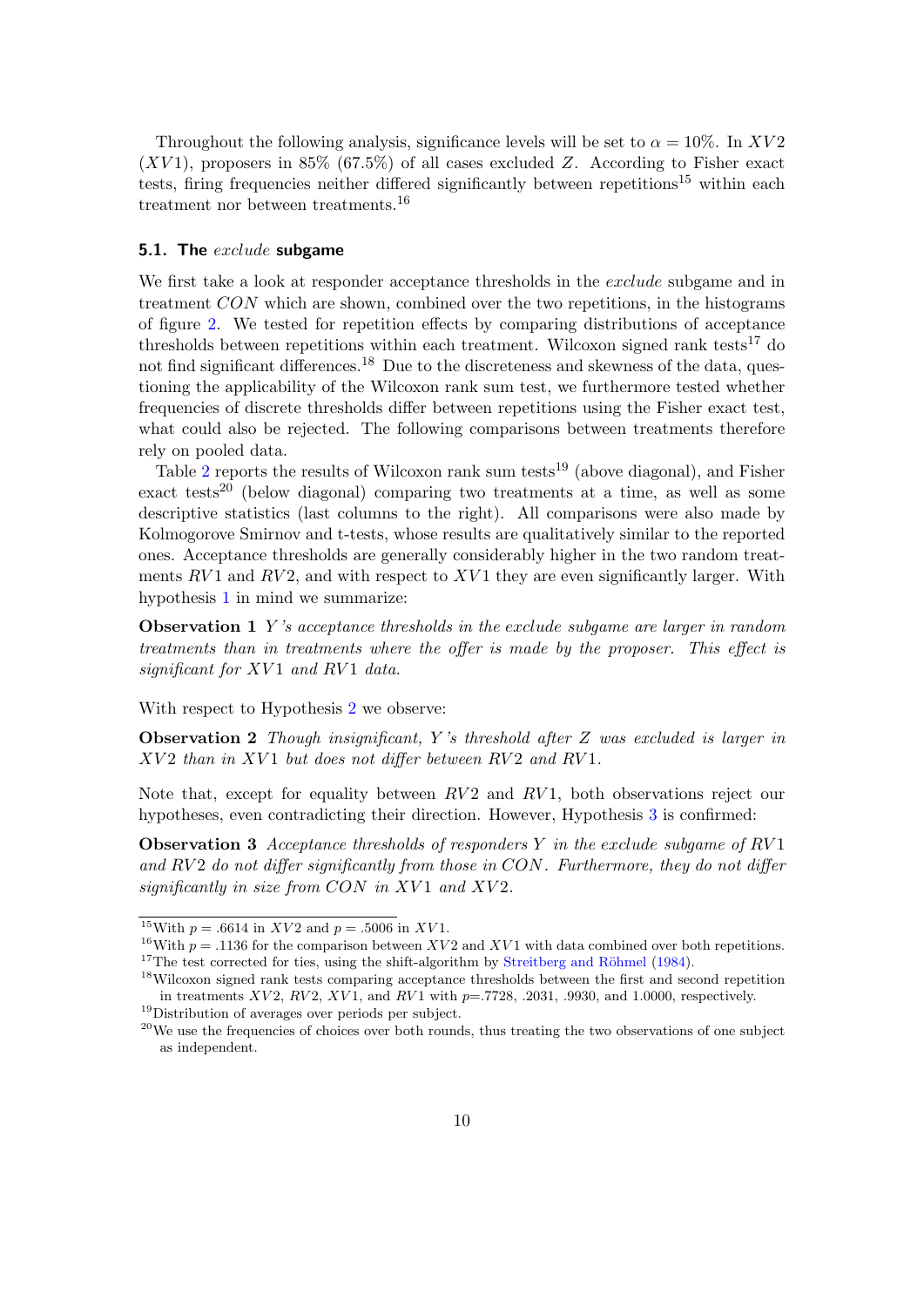Note that this contradicts our hypothesis 7 derived from inequality aversion.

Looking at distributions in figure 2 there is a striking difference. The distribution of thresholds in *XV* 2 is bimodal what is reflected in significant differences in distributions according to the Fisher exact test (see Table 2). Ansari-Bradeley tests confirm that the dispersion of thresholds in treatment *XV2* is significantly larger than in any other treatment.<sup>21</sup> No other treatment comparison finds significant differences in dispersion.

**Observation 4** *Acceptance thresholds of responders Y in subgame exclude are more dispersed in XV* 2 *than in any other treatment. More specifically, in XV* 2 *the distribution is bimodal.*

| Treatment       |                                  |                |                    |  |
|-----------------|----------------------------------|----------------|--------------------|--|
|                 | Treatment XV2 RV2 XV1 RV1 CON    |                | Median Mean Var    |  |
| XV2             | $-$ .2956 .2983 .1943 .3506      |                | 3<br>4.65 8.49     |  |
| RV2             | $-$ .0385 .3840 .1222<br>.0001   |                | 6<br>5.00 4.10     |  |
| XV1             | $.0003$ $.0008$ $-.0333$ $.2731$ |                | 3.80 6.32<br>4     |  |
| RV <sub>1</sub> | $.0149$ .1274 .0626 -            | .1010          | -6.27<br>6<br>5.30 |  |
|                 | .0016 .5799 .1343 .1919          | coxon rank sum | 4.21 5.36          |  |
|                 | <i>Fisher exact test</i>         |                |                    |  |

Table 2: Comparisons of *Y* 's acceptance thresholds after *exclude* between treatments

NOTE: Reported values (other than median, mean and variance) are *p*-values: Below diagonal from Fisher exact tests; above diagonal from Wilcoxon rank sum tests.

Considering the differences we find in acceptance thresholds, is this also reflected in offers? Figure 3 shows the distribution of offers after exclusion of *Y* and in treatment *CON*. <sup>22</sup> Distributions for treatments *XV* 2 and *RV* 2 are almost identical, and comparing all treatments, medians are always identical and means differ only slightly. This observation is confirmed by Fisher exact tests and Wilcoxon rank sum tests that do not find any significant differences.

**Observation 5** *Proposer offers to responder Y after exclude do neither differ between treatments, nor with respect to offers in the control treatment CON.*

#### **5.2. The** *keep* **subgame**

We now turn to responder behavior in the *keep* subgame, where we first look at responder *Z* in treatments *XV* 2 and *RV* 2. Ignoring for now the offer to *Y* , we analyze the smallest

<sup>&</sup>lt;sup>21</sup>Comparison with treatments *XV2* ( $p = 8.8e - 6$ ), *XV1* ( $p = .025$ ), *RV1* ( $p = .007$ ), and *CON*  $(p = .004)$ . Qualitatively, the same statements hold when comparing only data from the first or second round.

 $22$ Again we could not find differences between the first and second period.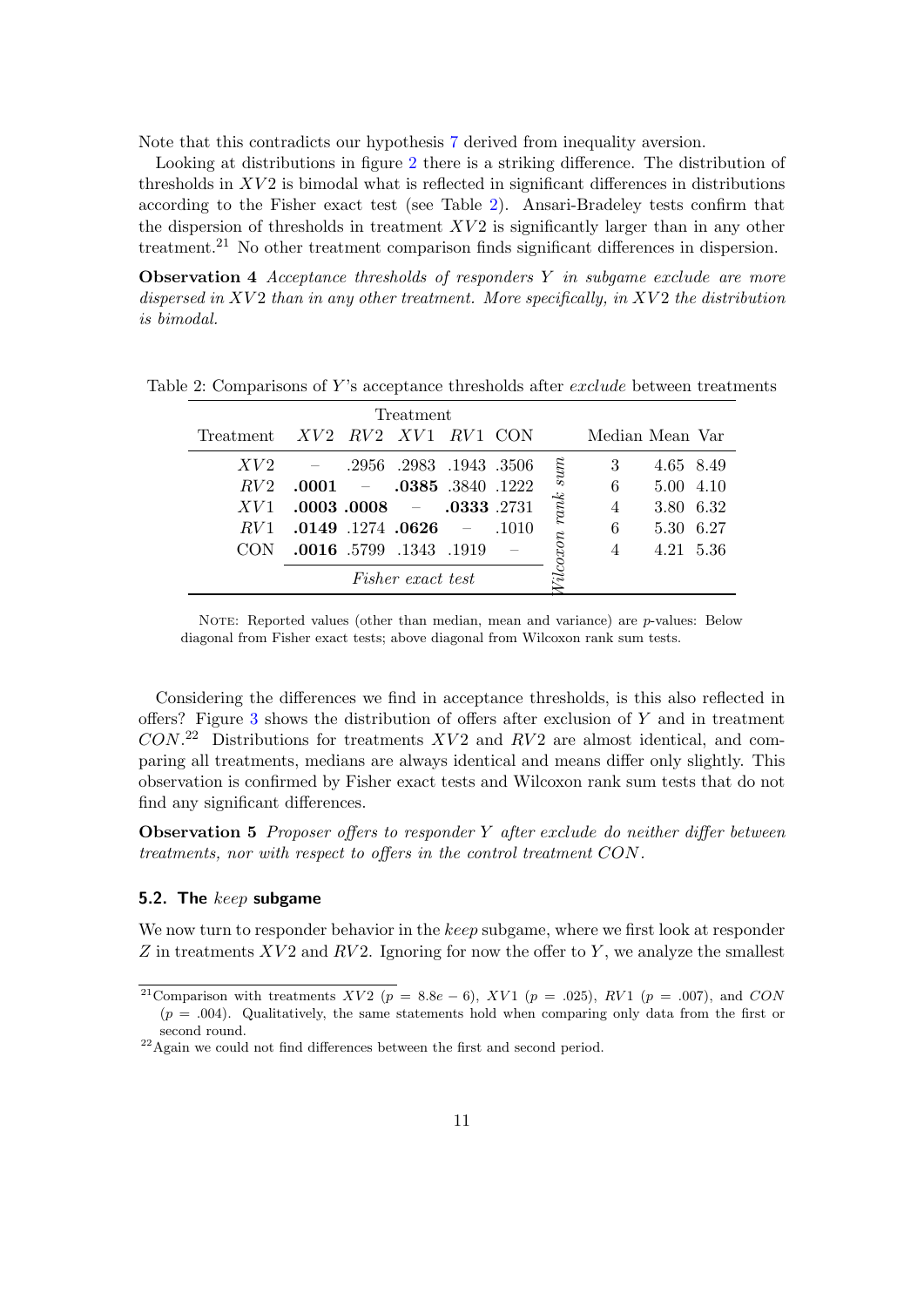

Figure 2: Thresholds Responder *Y* after *exclude* and in CON



Figure 3: Offers to *Y* after *exclude* and in CON

offer to  $Z$  he is willing to accept. The boxplot of figure  $4(a)$  shows the distribution of these acceptance thresholds separately for each treatment. The median in XV2 is smaller than in RV2, what supports our hypothesis 4. However, again, differences are not significant - neither in location (Wilcoxon rank sum test:  $p = .658$ ), nor in distribution (Fisher:  $p = .4709$ ).<sup>23</sup> We also ran a panel probit estimation of *Z*'s acceptance of offers depending on the own offer, the offer to  $Y$  (other), and two dummies: Dran indicating the random treatment and DP2 for period 2 data, and relevant interaction effects. We report the marginal effects<sup>24</sup> of the estimation results and their bootstrap standard errors

 $23$ As there are no differences between periods we, again, combined data from both rounds.

<sup>&</sup>lt;sup>24</sup>The interaction effects make it impossible to draw meaningful conclusions from regression coefficients.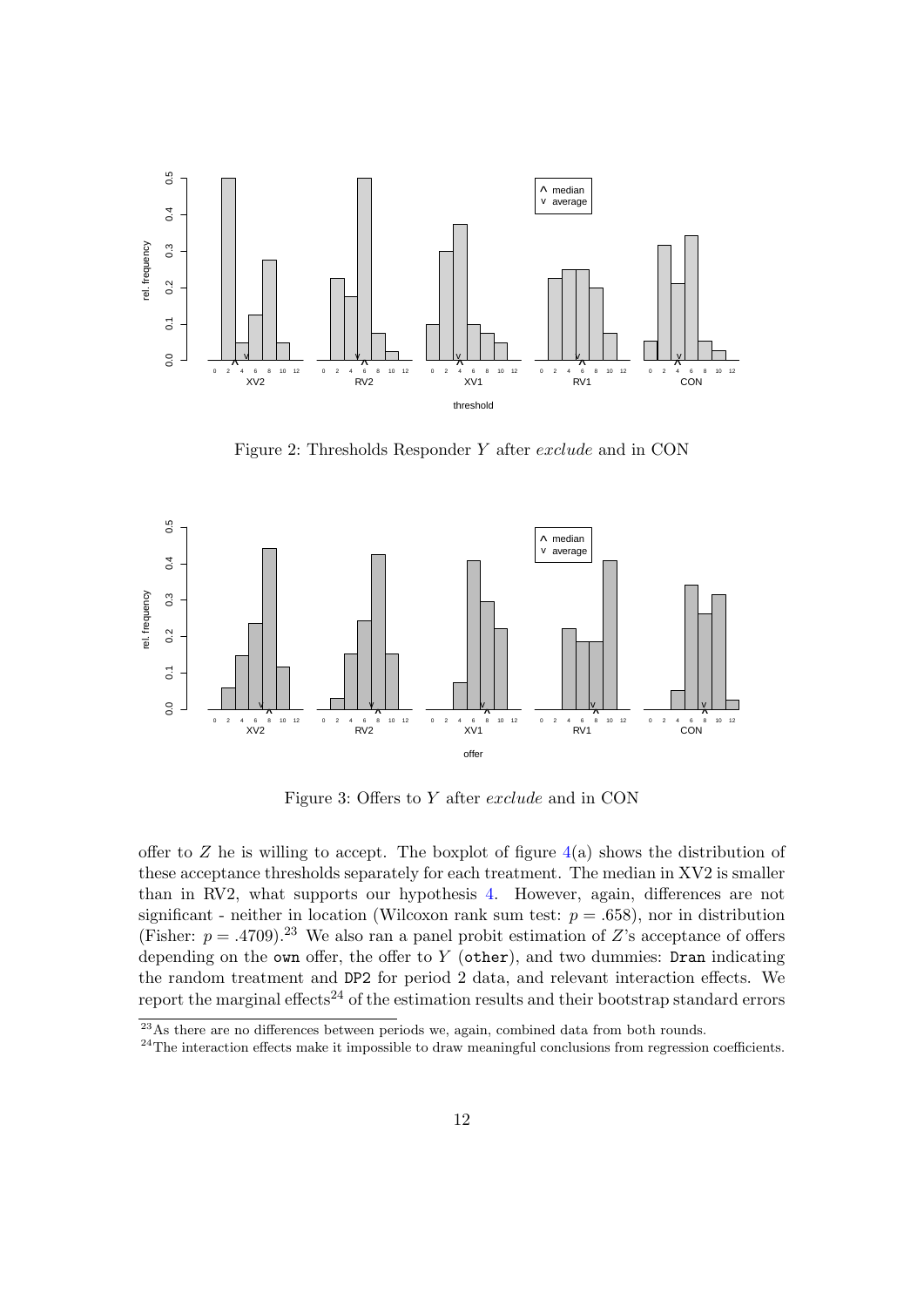(in parentheses) in the first column  $(H4)$  of Table  $3.^{25}$  While DR has a positive marginal effect on acceptance, it remains insignificant.



Figure 4: Smallest Accepted Offers in *keep* subgame Note: Notches give an approximate 95% confidence interval for the median. Due to the skewness of the distributions, some notches reach outside hinges.

**Observation 6** *The smallest offer responder Z is willing to accept does not differ between XV* 2 *and RV* 2*.*

How does *Y* react to the intentional decision not to exclude *Z*? The boxplots in figure 4(b) show the distributions of the smallest accepted offer to himself (ignoring the offer

 $25$ We also ran estimations interacting DP2 with other regressors. As results did not differ, we report the results of the scarcer and, thus, more efficient models.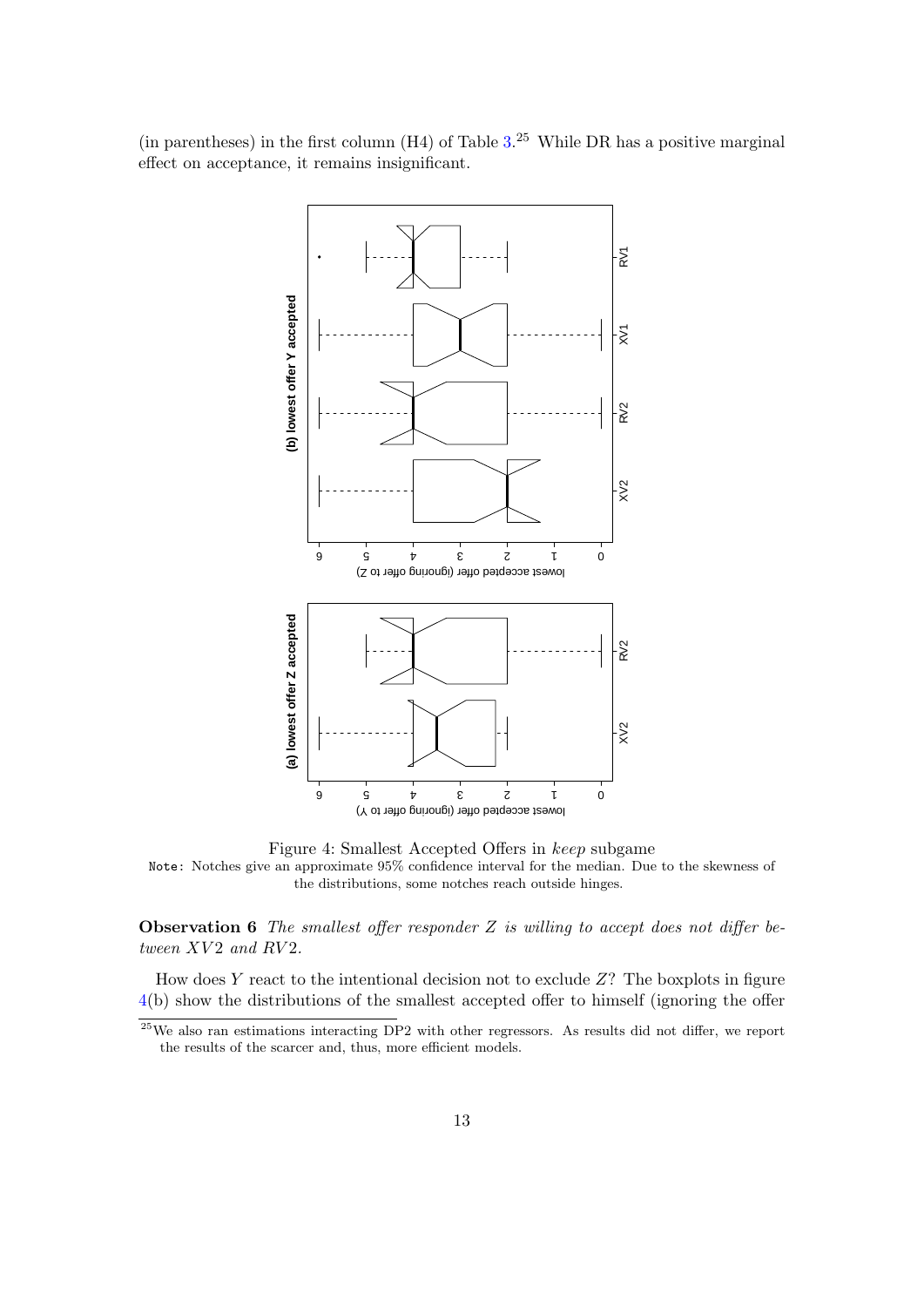| Model:                             | H4           | H <sub>5</sub> | H <sub>6</sub> a | H6b                                | H8                |
|------------------------------------|--------------|----------------|------------------|------------------------------------|-------------------|
| Treatments:                        | XV2          | XV1            | XV1              | RV1                                | $X \star \star$   |
|                                    | & RV2        | & RV1          | $&$ $XV2$        | & RV2                              | & $R \star \star$ |
| Role:                              | Z            |                |                  | $\overline{Y}$                     |                   |
| (Intercept)                        | 0.0017       | 0.0027         | 0.0021           | 0.0002                             | 0.0028            |
|                                    | (.0155)      | (.0139)        | (.0214)          | (.0004)                            | (.0071)           |
| DR                                 | 0.0353       | $-0.1266*$     |                  |                                    |                   |
|                                    | (0.0790)     | (.0695)        |                  |                                    |                   |
| DV <sub>2</sub>                    |              |                | $-0.0414$        | 0.0716                             | 0.0152            |
|                                    |              |                | (.0597)          | (.0516)                            | (.0437)           |
| own                                | $0.0724***$  | 0.0554         | 0.0917           | $0.0356*$                          | $0.0723***$       |
|                                    | (.0261)      | (.0445)        | (.0569)          | (.0183)                            | (.0166)           |
| other                              | $0.0166**$   | $0.0179***$    | $0.0184***$      | $0.0194***$                        | $0.0188***$       |
|                                    | (.0074)      | (.0046)        | (.0045)          | (.0054)                            | (.0031)           |
| DP2                                | 0.0224       | $-0.0080$      | 0.0162           | 0.0084                             | $0.0123\,$        |
|                                    | (.0446)      | (.0127)        | (.0267)          | (.0132)                            | (.0120)           |
| Dran:own                           | 0.0477       | $-0.0602$      |                  |                                    |                   |
|                                    | (0.0483)     | (.0845)        |                  |                                    |                   |
| $DV2$ :own                         |              |                | 0.0108           | 0.0150                             | 0.0197            |
|                                    |              |                | (.0746)          | (.0337)                            | (.0278)           |
| Dran: other                        | 0.0039       | 0.0103         |                  |                                    |                   |
|                                    | (.0143)      | (.0091)        |                  |                                    |                   |
| DV2:other                          |              |                | 0.0113           | $-0.0072$                          | 0.0015            |
|                                    |              |                | (.0086)          | (.0112)                            | (.0068)           |
| N(Obs); N(Subj)                    | 2000; 40     | 2000; 40       | 2000; 40         | 2000; 40                           | 4000; 80          |
| $\log \mathfrak{L}; \sigma_{BE}^2$ | $-548; 1.45$ | $-458;3.27$    |                  | $-505; 2.93 -473; 1.52 -437; 1.59$ |                   |

Table 3: Probit Estimations of Acceptance in *keep*

NOTE: Panel Probit estimations with random shift effect per subject. Reported values are the average marginal effects in the sample. Standard errors (in parentheses) are the empirical distribution errors from 50 panel bootstrap estimations. Variables: Dran dummy for treatments with random draw, DV2: Dummy for veto power of *Z*, own: own payoff, i.e. either *y* or *z*, other: offer to other responder, DP2: dummy for period 2 decisions. Significance: \*\*\* $p \leq .01$ , \*\* $p \leq .05$ , \* $p \leq .10$ . The effect reported as (Intercept) is the probability of acceptance of an offer of (0,0) in an *X ∗ ∗* treatment in period 1.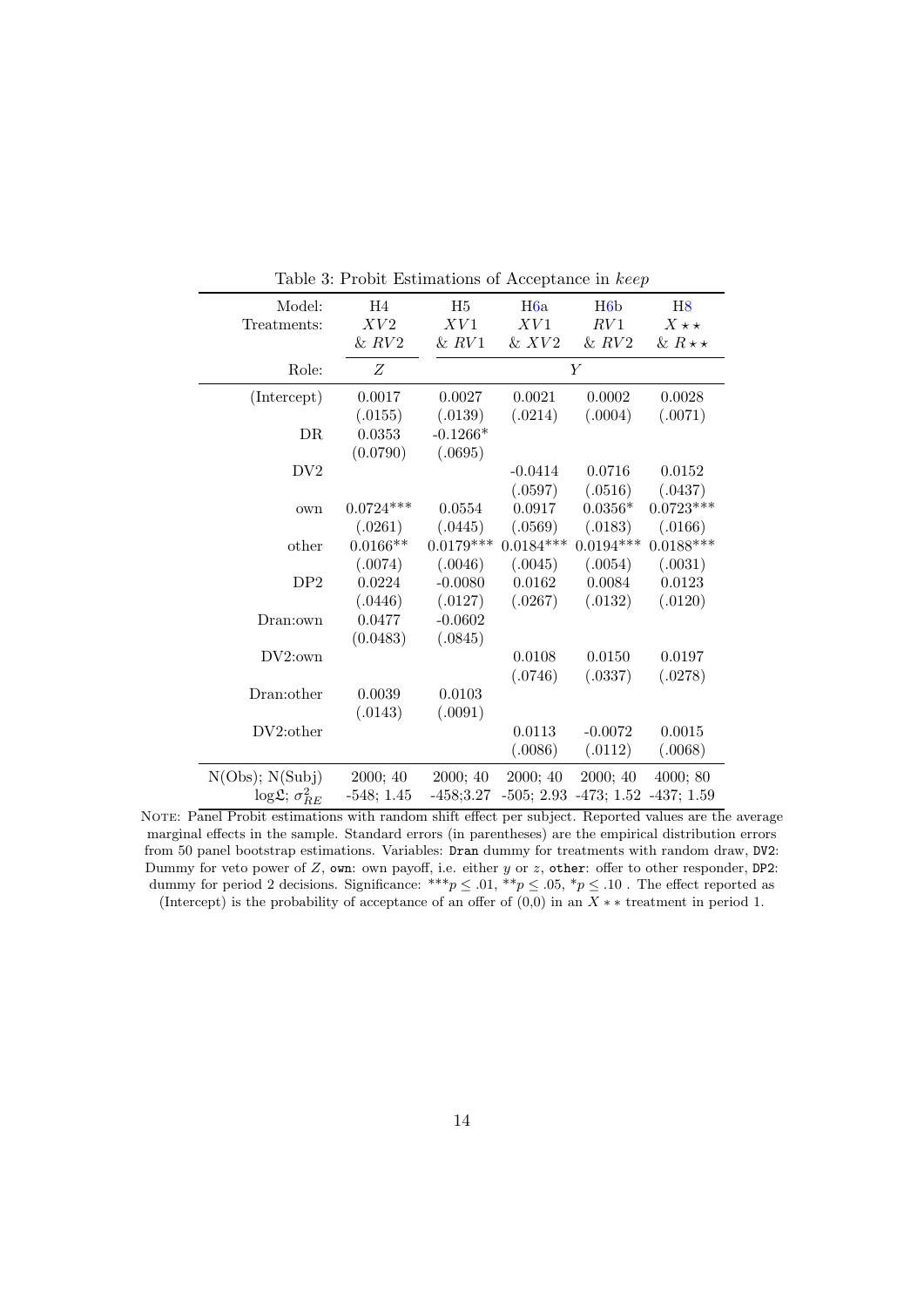to *Z*). The plots indicate significant differences. Indeed, Wilcoxon rank sum test (and t-tests), find that the lowest accepted offers in  $XVI$  ( $XV2$ ) are significantly smaller than in  $RV1$   $(RV2)$ .<sup>26</sup> This result is confirmed by model H5 of our Probit estimations in Table 3. Intentionality of the decision to keep *Z*, significantly ( $p = 0.068$ ) increases the probability that *Y* accepts an offer by  $12.66\%$  points what confirms<sup>27</sup> our hypothesis 5.

**Observation 7** *Y 's acceptance thresholds are significantly smaller in subgame keep of treatment XV* 1 *than RV* 1*.*

Does veto power of *Z* in the *V* 2 treatments affect reciprocity of responder *Y*? Models H6a and H6b in table 3 relate to this hypothesis  $6$ . Both, figure  $4(b)$  and estimation H6a and H6b show:

**Observation 8** *Acceptance thresholds of responder Y in the keep subgame are insignificantly smaller in XV* 2 *than in XV* 1*. In line with our hypothesis, however, they do not differ significantly between*  $RV2$  *and*  $RV1$ *.* 

Does refusing veto power to *Z* increase *Y* 's consideration for *Z*'s payoff (Hypothesis 8)? The estimation H8 in Table 3 used data from all treatments except control *CON*. The results show that with every additional payoff for *Z*, the probability of acceptance by *Y* increases by 1.88% points averaged over all treatments. In treatments where *Z* has veto power, this insignificantly increases by 0.15% to 2.03%, contradicting our hypothesis.

**Observation 9** *Concern for Z, exhibited by Y , does not depend on whether Z has veto power or not.*

#### **5.3. Inequality Aversion in** *keep*

Suppose responders are not only concerned about their own payoff but also compare it to those of others. We test for the presence of such preferences in responder *Y* with a simple Probit estimation (see column 1 in table 4) of acceptance on his own payoff (own), the absolute difference to the average payoff in case *Y* receives less (disadv), and the absolute difference in case he receives more  $(adv).^{28}$  As both comparison effects are significantly negative, inequality aversion seems confirmed.

However, a closer look at our data indicates that in line with our Hypothesis 9 the effect of advantageous discrimination only holds in comparison to *Z*'s payoff. More specifically, responders *Y* often reject an offer in *keep* if they receive much more than *Z* - especially if *Z* receives nothing - but they hardly ever reject an offer where they receive much more than *X*. To disentangle comparison effects we ran two additional estimations. Model 2 of

 $\frac{26}{48}$  there were no differences between period 1 and period 2 data we combined the data by taking the average for each subject. The respective  $p - values$  are .0777 and 0.0389.

 $^{27}$ In a similar regression, with only 1.33% points the same difference between *XV*2 and *RV*2 turns out to be insignificant.

<sup>28</sup>Note that due to an identification problem we can not run a similar regression for *Z*: For *Z* we only have data from *keep* (in XV2 and RV2). As the sum of payoffs is always constant in *keep*, only two of the three reactions to motives are identified.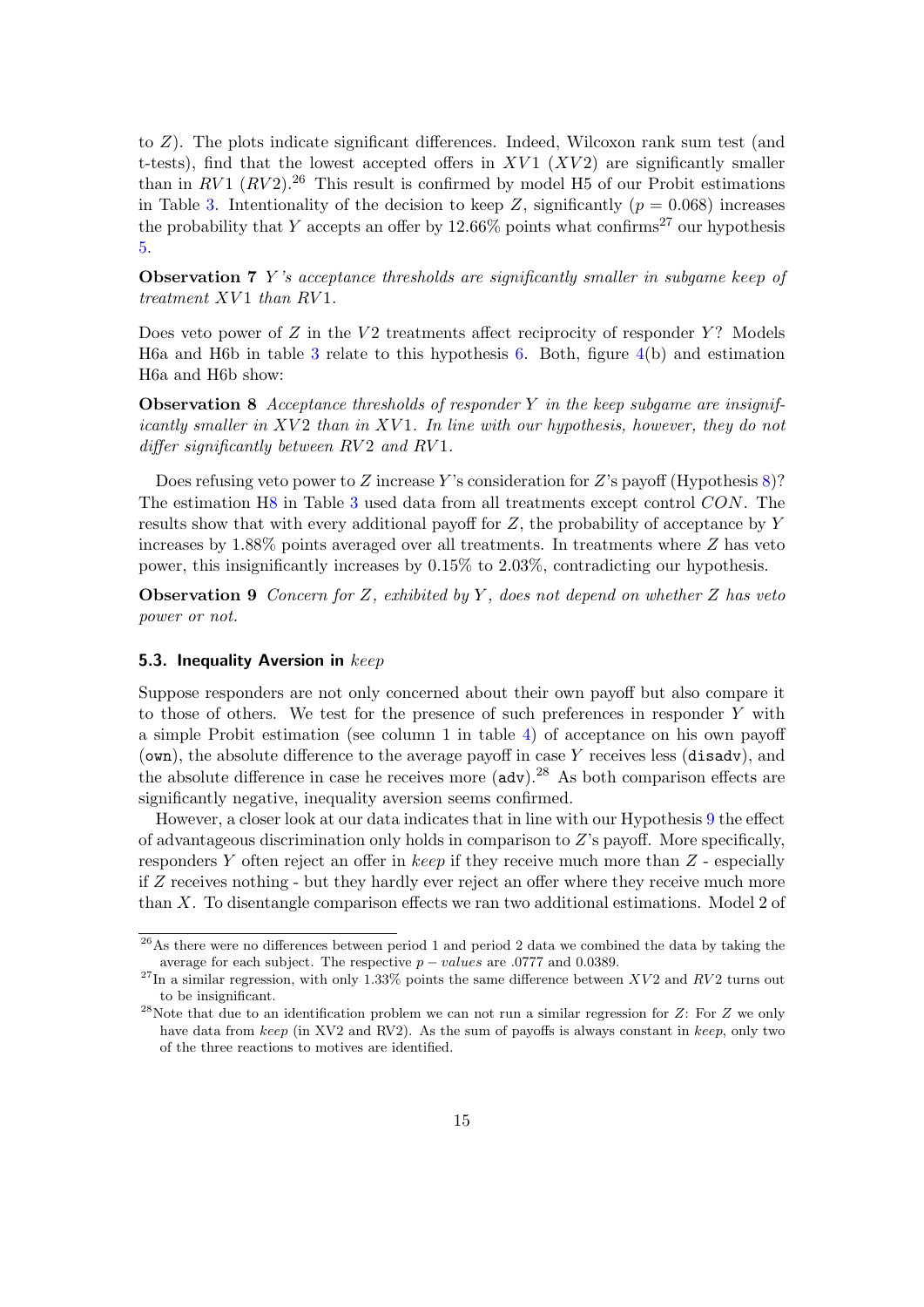|                                       | 1                          | $\overline{2}$                             | 3            |
|---------------------------------------|----------------------------|--------------------------------------------|--------------|
| Subgame(s):                           |                            | exclude & fire                             | keep         |
| (Intercept)                           | $-1.4399***$               | $-0.4728**$                                | $-2.5022***$ |
|                                       |                            | $(.2396)$ $(0.2264)$ $(.2067)$             |              |
| own                                   |                            | $0.7020***$ $0.5238***$                    | $1.0177***$  |
|                                       | (.0302)                    |                                            | (.0342)      |
| disadv                                | $-0.1925***$               |                                            |              |
|                                       | (.0225)                    |                                            |              |
| $\operatorname{adv}$                  | $-0.7258***$               |                                            |              |
|                                       | (.0678)                    |                                            |              |
| YlessX                                |                            | $-0.1333***$                               |              |
|                                       |                            | (.0100)                                    |              |
| YmoreX                                |                            | $-0.0350$                                  |              |
|                                       |                            | (.0443)                                    |              |
| YlessZ                                |                            |                                            | $-0.0329*$   |
|                                       |                            |                                            | (.0184)      |
| YmoreZ                                |                            |                                            | $-0.3978***$ |
|                                       |                            |                                            | (.0246)      |
| DP2                                   | 0.0978                     | 0.0971                                     | 0.1057       |
|                                       | (0.0677)                   | (.0671)                                    | (.0697)      |
| N(Obs.); N(Subj.)                     | 5120; 80 5120; 80 4000; 80 |                                            |              |
| $\log \mathfrak{L}$ ; $\sigma_{BE}^2$ |                            | $-1166; 2.57$ $-1178; 2.37$ $-916.4; 2.48$ |              |

Table 4: Probit: Inequality Aversion of *Y*

NOTE: Panel Probit estimations of acceptance by *Y* with random effect per subject on data from *XV* 1, *RV* 1, *XV* 2, and *RV* 2. Variables: own: offer to *Y* , disadv: difference to average if *Y* received less, adv: difference to average if *Y* received more, YlessX: difference to payoff for *X* when *Y* received less, YlessX: difference when *Y* received more, YlessZ and YmoreZ are defined equivalently, DP2 dummy for Period 2 decisions. Reported values are the coefficients and standard errors (in parentheses). Significance: \*\*\* $p \le .001$ , \*\* $p \le .01$ , \* $p \le .05$ , ' $p \le .10$ .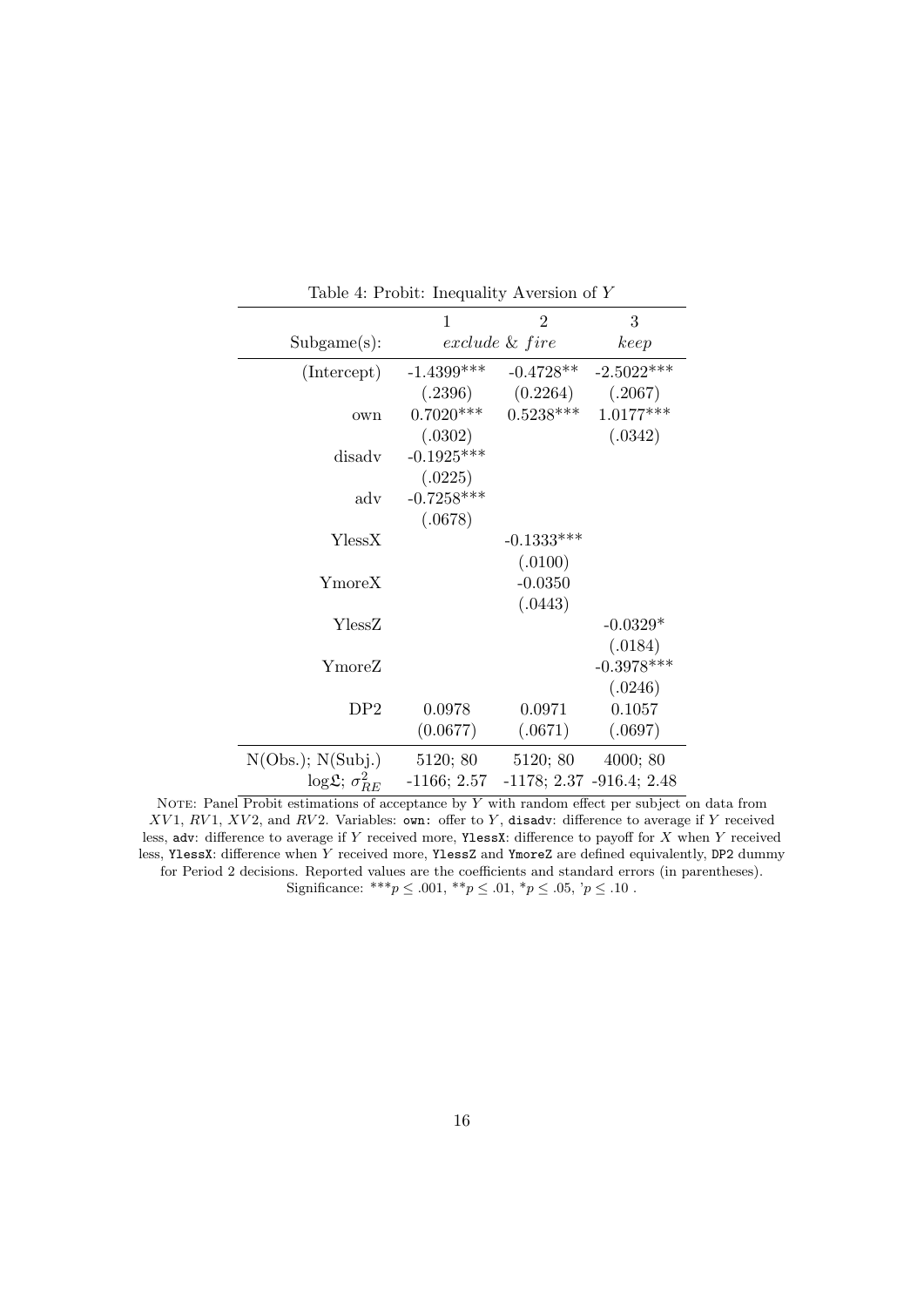table 4 only tests for comparisons with the payoff of the proposer. Here the comparison effect only holds if *Y* receives less but not if he receives more than *X*. In model 3 where we test for comparison effects with *Z* only, both effects turn out significant.

**Observation 10** *Ceteris paribus responders Y are less likely to accept an offer if they receive less than the average payoff and if they receive much more than Z.*

## **6. Discussion**

In a three party ultimatum game, a proposer can exclude a third party *Z* before deciding how to distribute a fixed amount of money, where the total available pie increases after exclusion. With this environment, where a selfish proposer has strict incentives to exclude *Z*, we study especially how socially minded responders react to an intentional exclusion of *Z*. As a proxy for social preferences, we use responder's acceptance thresholds as these are free of strategic considerations. We control for intentionality by replacing the proposer decision to exclude *Z* with a random draw.

Our results are very mixed and difficult to interpret. For instance, it is far from obvious what effect intentional exclusion of *Z* has on *Y*. The lack of significant differences in acceptance thresholds in *XV* 2 and *XV* 1, compared to *CON*, indicates that there are no differences on the aggregate level. On the other hand, the significantly lower thresholds in  $XV1$  in comparison to  $RV1$  show that intentional exclusion has an effect which, however, is difficult to explain. Positive direct reciprocity to the exclusion of *Z* appears to be the cause. However, as explained in section 3, the act to exclude *Y* can only be interpreted as kind towards *Y* if it is followed by a "generous" offer. Accepting less out of reciprocity contradicts the supposed kindness. We are therefore reluctant to interpret the smaller thresholds in  $X \star \star$  treatments in comparison to  $R \star \star$  as resulting from direct reciprocity.

An alternative interpretation is that an intentional exclusion of *Z* signals a particular "tough" type to what some *Y* react by lowering their acceptance threshold. This effect of yielding to a tough proposer happens and should be identical in *XV* 1 and *XV* 2. However, we observe on average higher acceptance thresholds in  $XV2$  than in  $XV1$ and, furthermore, in XV2 the distribution is bimodal. We are unable to explain either effect: For XV2 we predicted an additional effect of positive direct reciprocity to the elimination of strategic uncertainty what should result in smaller thresholds.

One unequivocal result, however, is the absence of indirect negative reciprocity of *Y* when reacting to the intentional exclusion of *Z*. Similarly, we do not find increased consideration for *Z* by *Y* in subgame *keep* of the *V* 1 treatments. But there is evidence that *Y* responders actually care for *Z*'s payoff although, to some extent this has no consequences, as it is primarily concerned with rare zero offers to *Z*. Zero offers that must be unlikely after the decision to *keep Z*. Still, it is puzzling to see that while *Y* responders do care for *Z*'s payoff, they obviously do not bother if he is excluded.

But what about *Z*? All we find is a rather weak positive reaction to not being excluded. All these results combined imply for the proposer that excluding *Z* has little to no negative effects for himself, whereas keeping *Z* on board has at most minor positive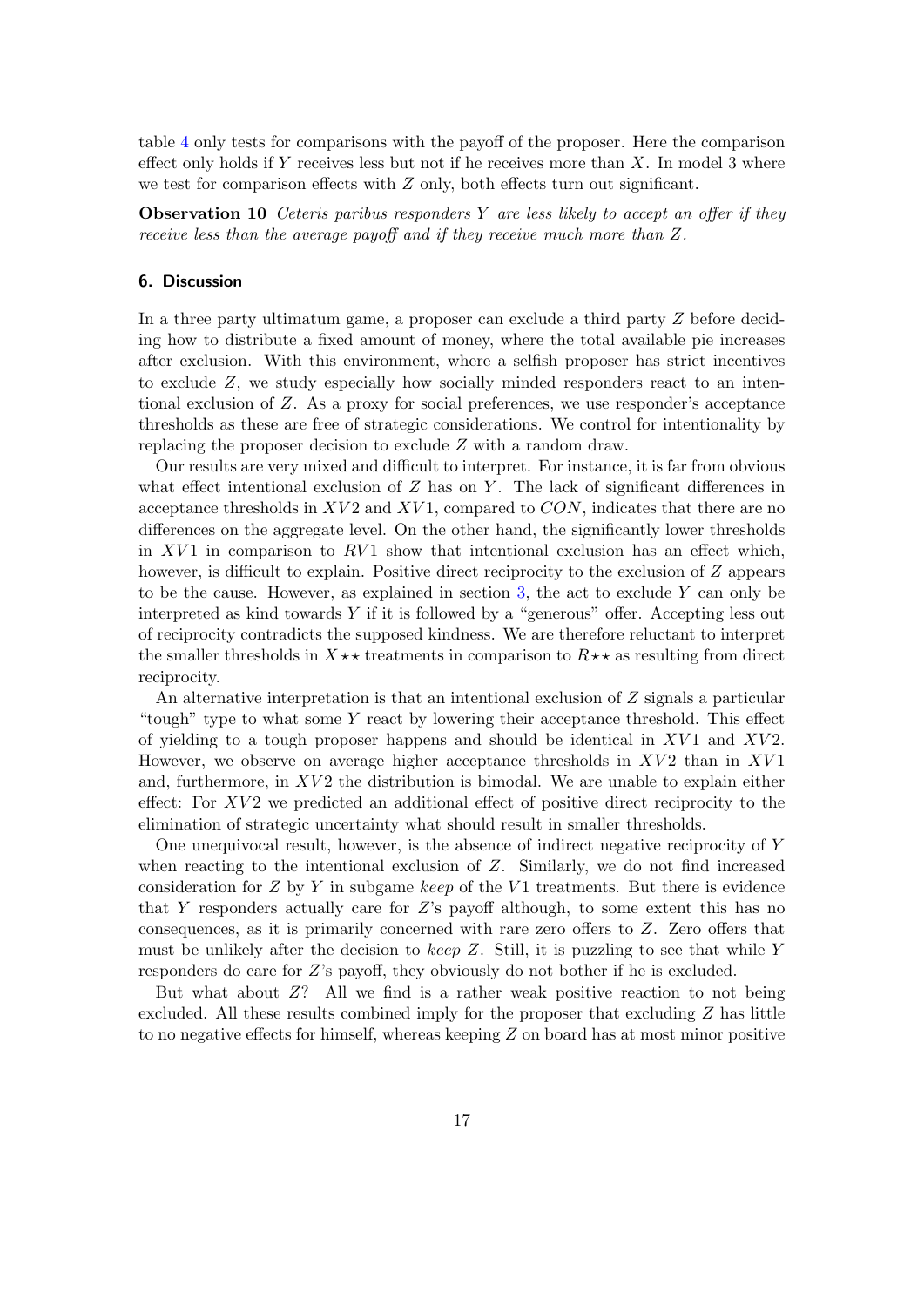effects. This suggests that in many situations it is cheaper to exclude than hoping to benefit from not doing so. However, further research is necessary to resolve some of the puzzles in our experimental results.

## **References**

- Binmore, K., Shaked, A., 2010. Experimental economics: Where next? Journal of Economic Behavior & Organization 73 (1),  $87 - 100$ .
- Bolton, G. E., Ockenfels, A., 2000. ERC: A theory of equity, reciprocity, and competition. The American Economic Review 90 (1), 166–193.
- Brandts, J., Charness, G., 2011. The strategy versus the direct-response method: a first survey of experimental comparisons. Experimental Economics 14, 375–398.
- Brennan, G., González, L. G., Güth, W., Levati, M. V., 2008. Attitudes toward private and collective risk in individual and strategic choice situations. Journal of Economic Behavior & amp; Organization 67 (1),  $253 - 262$ .
- Camerer, C. F., 2003. Behavioral Game Theory Experiments in Strategic Interaction. Princeton University Press.
- Charness, G., Levine, D. I., 2000. When are layoffs acceptable? Industrial and Labor Relations Review 53, 381–400.
- Charness, G., Rabin, M., 2002. Understanding social preferences with simple tests. The Quarterly Journal of Economics 117 (3), 817–869.
- Cinyabuguma, M., Page, T., Putterman, L., 2005. Cooperation under the threat of expulsion in a public goods experiment. Journal of Public Economics 89 (8), 1421 – 1435, ¡ce:title¿The Experimental Approaches to Public Economics¡/ce:title¿.
- Deutsche Bank Aktiengesellschaft, 2006. Jahresbericht 2005.
- Deutsche Bank Aktiengesellschaft, 2007. Jahresbericht 2006.
- Dufwenberg, M., Kirchsteiger, G., 2004. A theory of sequential reciprocity. Games and Economic Behavior 47 (2), 268–298.
- Falk, A., Fehr, E., Fischbacher, U., 2008. Testing theories of fairness intentions matter. Games and Economic Behavior 62 (1), 287–303.
- Fehr, E., Schmidt, K. M., 1999. A theory of fairness, competition, and cooperation. The Quarterly Journal of Economics 114 (3), 817–868.
- Fehr, E., Schmidt, K. M., 2010. On inequity aversion: A reply to binmore and shaked. Journal of Economic Behavior & amp; Organization 73 (1),  $101 - 108$ .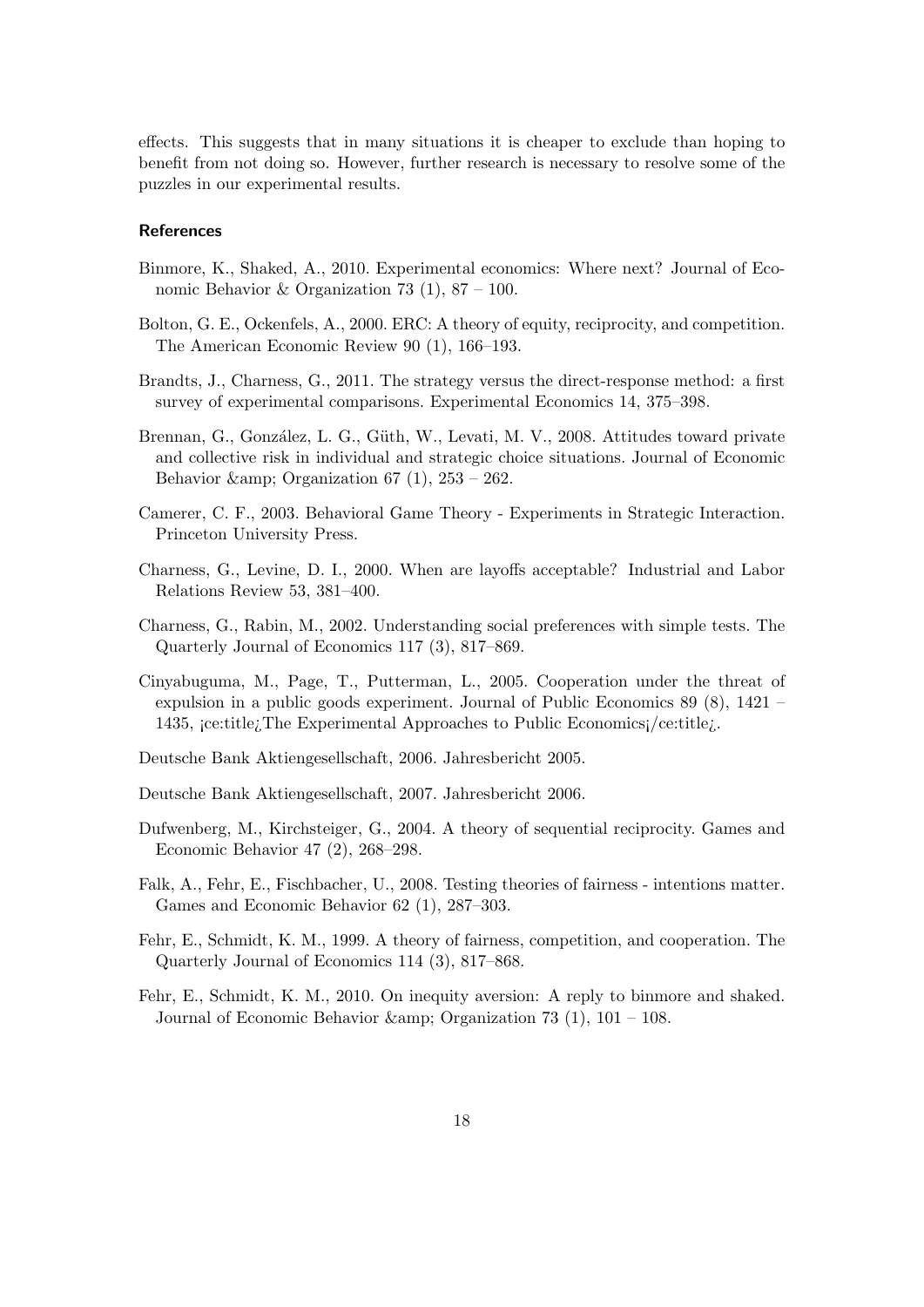- Frankfurter Allgemeine Zeitung, 2005. Deutsche bank macht 2,5 milliarden euro gewinn. February 3, 2005.
- Gerlach, K., Levine, D., Stephan, G., Struck, O., 2006. The acceptability of layoffs and pay cuts: Comparing north america with germany. IAB Discussion Paper 1-2006, forthcoming: Cambridge Journal of Economics.
- Greiner, B., Levati, V. M., 2005. Indirect reciprocity in cyclical networks: An experimental study. Journal of Economic Psychology 26 (5), 711–731.
- Güth, W., Paul, C., 2011. Downsizing the labor force by low and high profit firms an experimental analysis. Journal of Management and Sustainability 1 (1), 2–17.
- Güth, W., van Damme, E., 1998. Information, strategic behavior, and fairness in ultimatum bargaining: An experimental study. Journal of Mathematical Psychology  $42$  (2-3),  $227 - 247$ .
- Güth, W., Schmidt, C., Sutter, M., 2007. Bargaining outside the lab a newspaper experiment of a three-person ultimatum game. The Economic Journal 117 (518), 449– 469.
- Holt, C. A., 2007. Markets, Games, & Strategic Behavior. Pearson Education Inc.
- Kagel, J. H., Wolfe, K. W., 2001. Tests of fairness models based on equity considerations in a three-person ultimatum game. Experimental Economics 4, 203–219.
- Kahneman, D., Knetsch, J. L., Thaler, R., sep 1986. Fairness as a constraint on profit seeking: Entitlements in the market. The American Economic Review 76 (4), 728–741.
- Kerr, N. L., Rumble, A. C., Park, E. S., Ouwerkerk, J. W., Parks, C. D., Gallucci, M., van Lange, P. A., 2009. How many bad apples does it take to spoil the whole barrel? social exclusion and toleration for bad apples. Journal of Experimental Social Psychology 45 (4), 603 – 613.
- Kreps, D. M., Wilson, R., 1982. Sequential equilibria. Econometrica 50 (4), 863–894.
- Maier-Rigaud, F. P., Martinsson, P., Staffiero, G., 2010. Ostracism and the provision of a public good: experimental evidence. Journal of Economic Behavior & amp; Organization 73 (3), 387 – 395.
- Masclet, D., 2003. Ostracism in work teams: a public good experiment. International Journal of Manpower 24 (7), 867–887.
- Oxoby, R. J., McLeish, K. N., 2004. Sequential decision and strategy vector methods in ultimatum bargaining: Evidence on the strength of other-regarding behavior. Economics Letters 84 (3), 399–405.
- Rabin, M., 1993. Incorporating fairness into game theory and economics. The American Economic Review 83 (5), 1281–1302.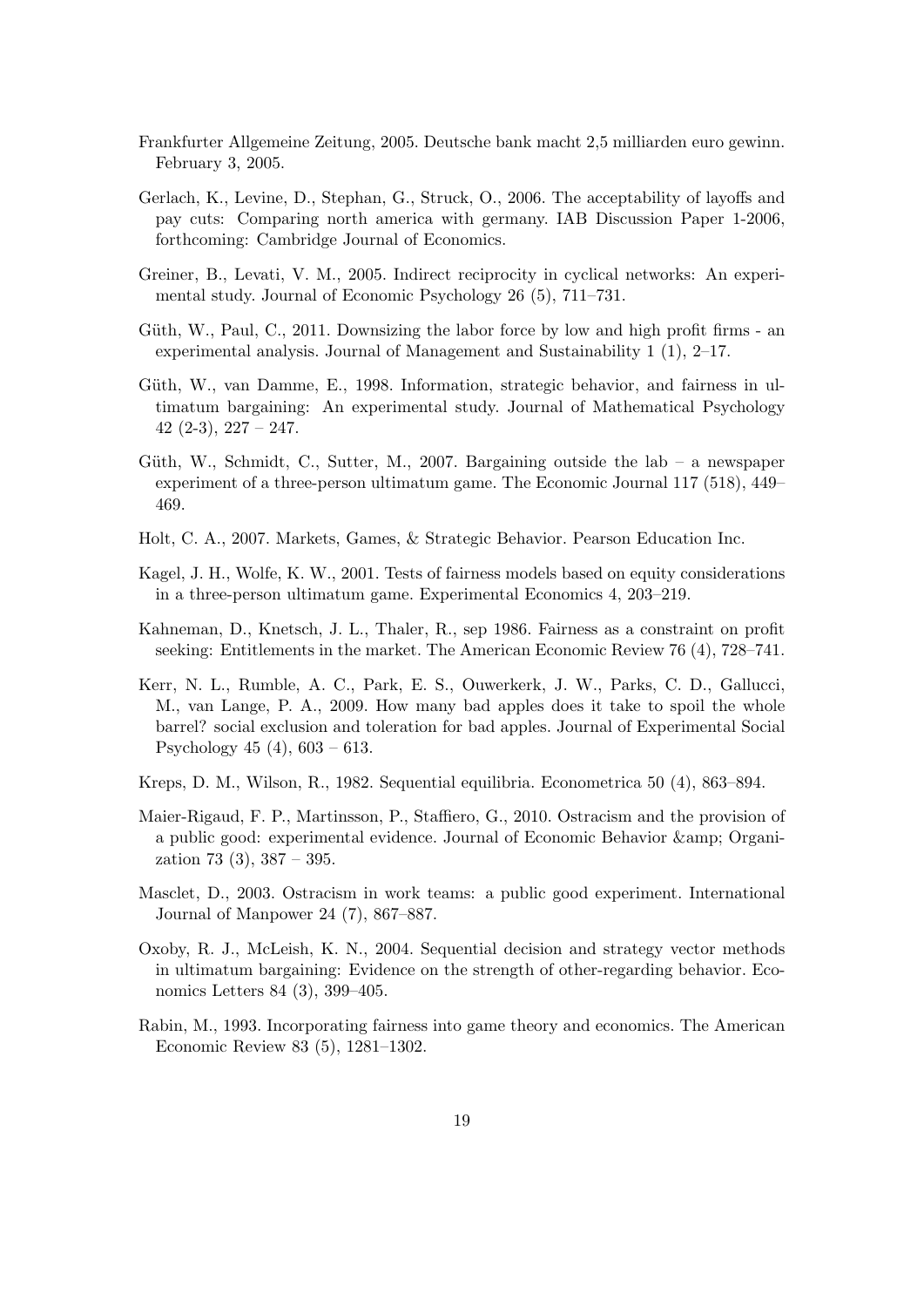- Seinen, I., Schram, A., 2006. Social status and group norms: Indirect reciprocity in a repeated helping experiment. European Economic Review 50 (3), 581–602.
- Selten, R., 1975. Reexamination of the perfectness concept for equilibrium points in extensive games. International Journal of Game Theory 4 (1), 25–55, reprinted in Kuhn, Harold W. (ed.) (1997). *Classics in Game Theory*, pp. 317-54. Princeton University Press, Princeton, NJ.
- Stanca, L., 2009. Measuring indirect reciprocity: Whose back do we scratch? Journal of Economic Psychology 30 (2), 190–202.
- Streitberg, B., Röhmel, J., 1984. Exact nonparametrics in apl. ACM SIGAPL APL Quote Quad 14 (4), 313–325.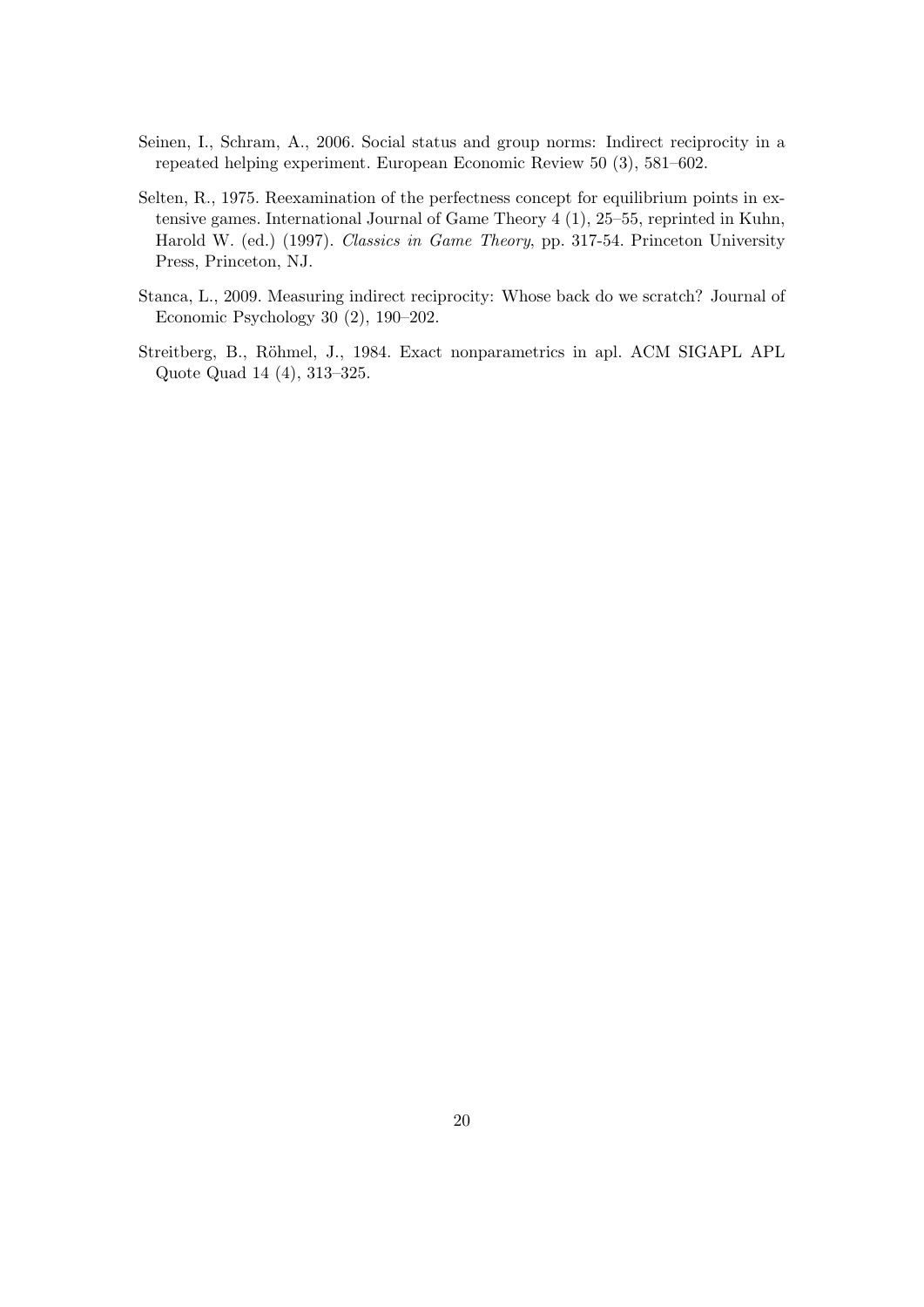## **A. Fehr and Schmidt (1999) Preferences**

In this section we apply Fehr and Schmidt (1999) (F&S) preferences to our experimental game. We start with the subgame after *exclude* before we turn to the subgame after *keep*.

#### **A.1. Subgame after** *exclude*

In subgame *exclude*, responder *Y*'s F&S valuation of the acceptance of distribution  $(x,y,u)$  with  $x = p - y$ , is defined by:

$$
V = y - \frac{\alpha}{2} [\max(p - 2y, 0) + \max(u - y, 0)] - \frac{\beta}{2} [\max(2y - p, 0) + \max(y - u, 0)],
$$

where  $\alpha$  and  $\beta$  are two aversion parameters with  $0 \leq \beta \leq \alpha$  and  $\beta \leq 1$ . With respect to the lowest offer  $y^t$  that responder Y is willing to accept, which for small  $u$  will always satisfy  $y^t < p/2$ , this reduces to:

$$
V = \begin{cases} y^t - \frac{\alpha}{2}(p - 3y^t + u), & \text{for } y^t < u; \\ y^t - \frac{\alpha}{2}(p - 2y^t) - \frac{\beta}{2}(y^t - u), & \text{otherwise.} \end{cases}
$$
(1)

Rejection on the other hand always results in valuation

$$
V=-\frac{\alpha u}{2}.
$$

After some rearranging we obtain the acceptance threshold:

$$
y^{t} = \begin{cases} \frac{\alpha p}{3\alpha + 2}, & \text{for } \alpha < \frac{2u}{p - 3u} \text{ (and } 3u \neq p);\\ \frac{\alpha p}{2\alpha - \beta + 2} - \frac{(\alpha + \beta)u}{2\alpha - \beta + 2}, & \text{otherwise.} \end{cases}
$$
(2)

In the standard ultimatum game, however, valuation of an accepted offer equals

$$
V = y - \alpha \max(p - 2y, 0) - \beta \max(2y - p, 0)
$$

and rejection always results in  $V = 0$ . Thus, the smallest accepted offer equals

$$
y_{CON}^t = \frac{\alpha p}{2\alpha + 1} \tag{3}
$$

It is easy to see that  $y_{CON}^t > y^t$  for  $0 \le \beta \le \alpha$  and  $\beta < 1$ .

## **A.2. Numeric Application of Fehr and Schmidt (1999)**

In this section we apply the following widely used distribution of parameters  $\alpha$  and  $\beta$ , suggested by Fehr and Schmidt (1999) to our experiments: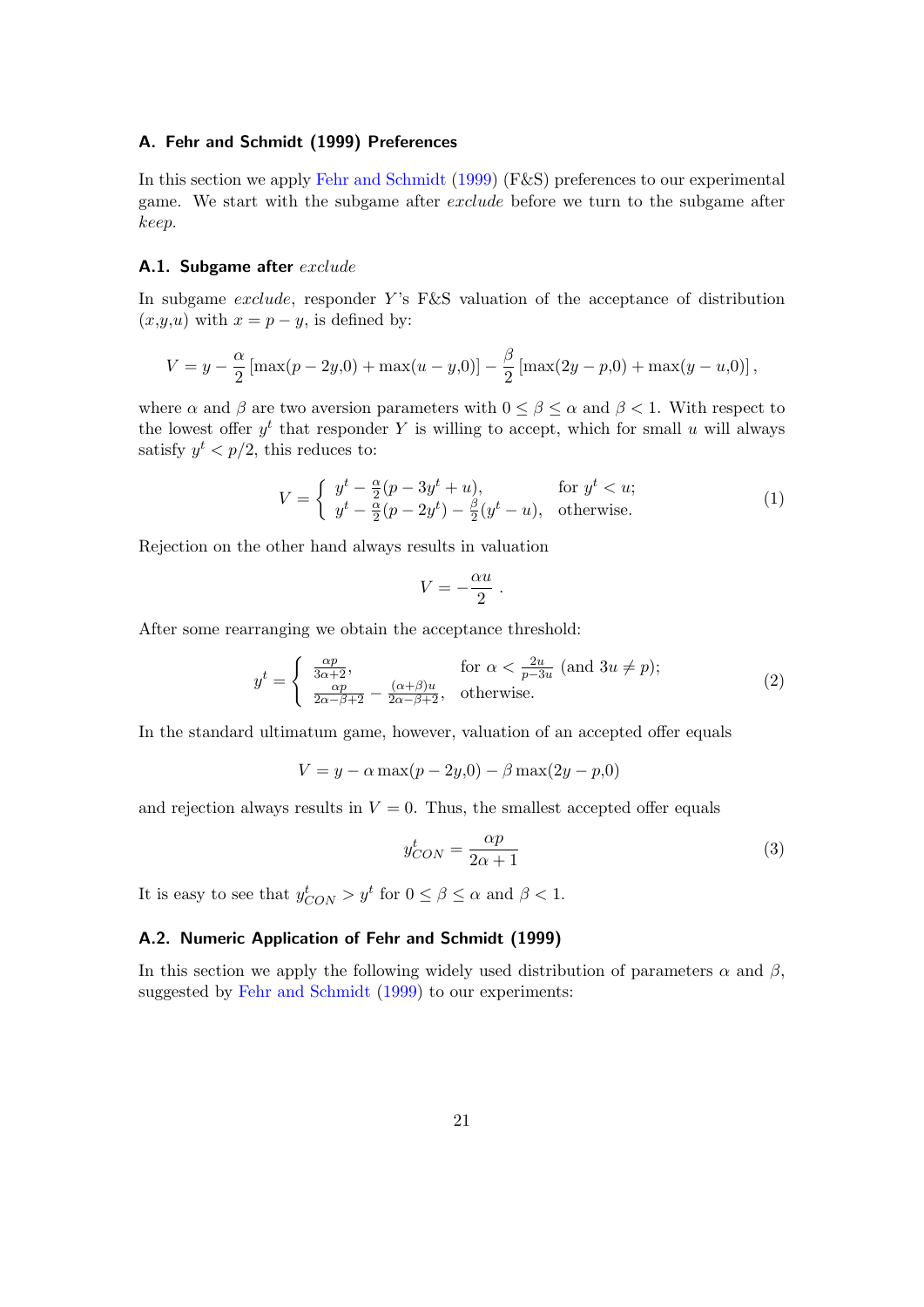| pop. share | $\alpha$     |              |
|------------|--------------|--------------|
| 30%        | $\mathbf{0}$ | $\mathbf{0}$ |
| 30%        | 0.5          | 0.25         |
| 30%        | 1            | 0.6          |
| 10%        |              |              |

In Table 5 we list the resulting distribution of the smallest accepted offer by *Y* . The numeric predictions turns out to be in line with Hypothesis 7. Furthermore, Wilcoxon rank sum tests on simulated distributions (with number of observations equivalent to the ones in our experiments) find significant  $(p = .043)$  differences.

| $\mathcal{Y}$  | subgame<br>$\it exclude$ | CON   |
|----------------|--------------------------|-------|
| 0              | 30%                      | 30%   |
| $\overline{2}$ | $0\%$                    | $0\%$ |
| 4              | 30%                      | $0\%$ |
| 6              | 30%                      | 30%   |
| 8              | 10%                      | 30%   |
| 10             | $0\%$                    | 10%   |
| 12             | $0\%$                    | $0\%$ |
| av. $y^t$      | 3.8                      | 5.2   |

Table 5: Predicted Acceptance Thresholds of *Y*

We can also apply the distribution of aversion parameters to subgame *keep*. The resulting frequencies of acceptance of each offer are listed in Table 6.

Observe that we do find consideration of *Y* for the payoff of *Z* in two cases.

- 1. While only 10% reject an offer of 4 to *Y* and 4 or more to *Z*, 40% reject an offer of 4 to *Y* and less than 4 to *Z*.
- 2. While all accept an offer of 6 to *Y* and 4 or more to *Z*, 10% reject an offer of 6 and less than 4 to *Z*.

Despite some strong differences in payoffs between *X* and *Y* we, however, do not find consideration by *Y* for *X*.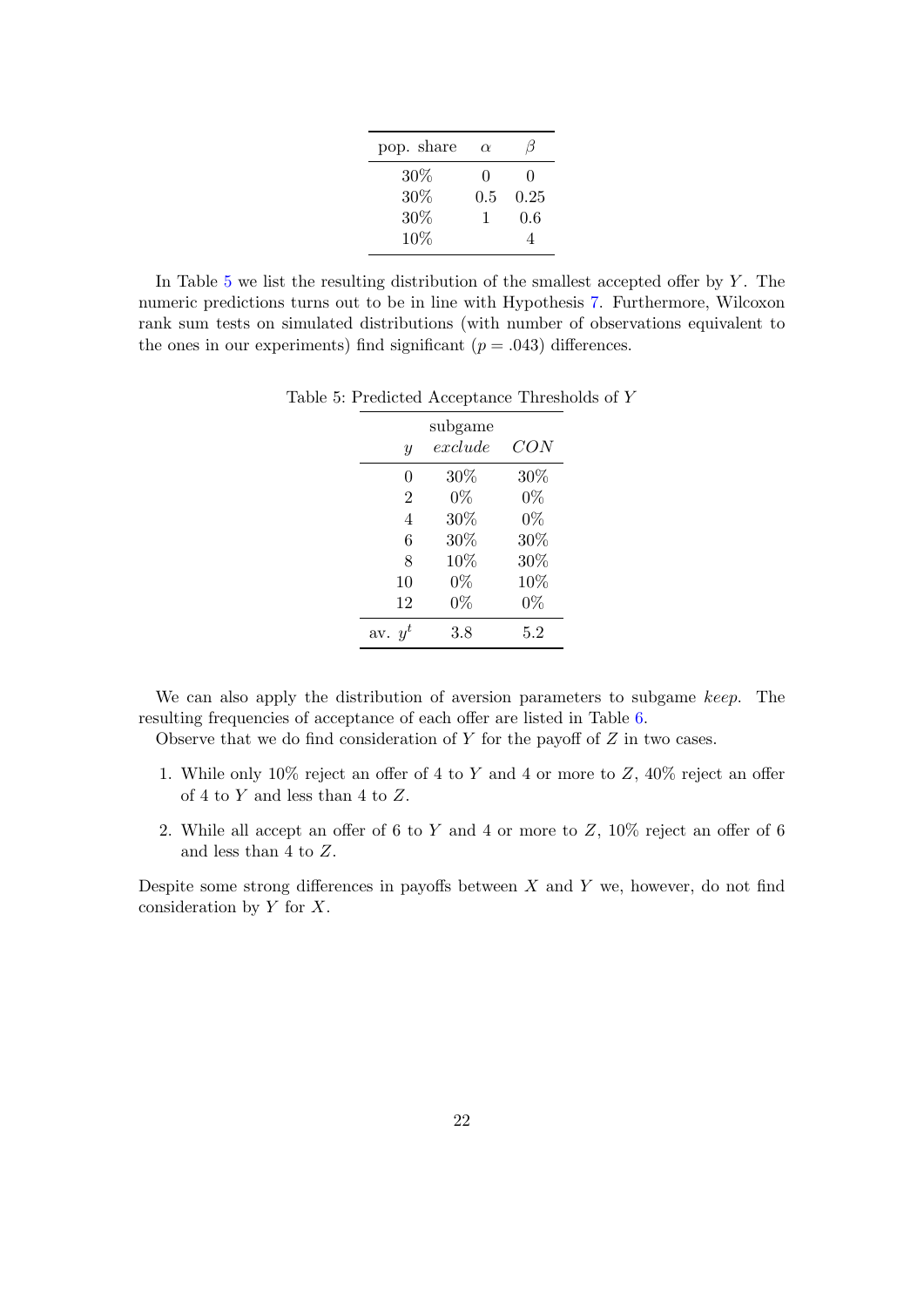| Offer            |                  |                  | $_{\text{share}}$ |
|------------------|------------------|------------------|-------------------|
| $\boldsymbol{x}$ | $\overline{y}$   | $\boldsymbol{z}$ | accept            |
| 18               | $\boldsymbol{0}$ | 0                | $30\%$            |
| 16               | $\overline{0}$   | $\overline{2}$   | $30\%$            |
| 14               | $\boldsymbol{0}$ | $\overline{4}$   | $30\%$            |
| 12               | $\overline{0}$   | 6                | $30\%$            |
| 10               | $\overline{0}$   | 8                | $30\%$            |
| 16               | $\boldsymbol{2}$ | $\boldsymbol{0}$ | $30\%$            |
| 14               | $\overline{2}$   | $\overline{2}$   | $30\%$            |
| 12               | $\overline{2}$   | $\overline{4}$   | $30\%$            |
| 10               | $\overline{2}$   | 6                | $30\%$            |
| 8                | $\overline{2}$   | 8                | $30\%$            |
| 14               | $\overline{4}$   | $\overline{0}$   | $60\%$            |
| 12               | $\overline{4}$   | $\overline{2}$   | $60\%$            |
| 10               | 4                | $\overline{4}$   | $90\%$            |
| 8                | $\overline{4}$   | 6                | $90\%$            |
| 6                | $\overline{4}$   | 8                | $90\%$            |
| 12               | 6                | $\overline{0}$   | $90\%$            |
| 10               | 6                | $\overline{2}$   | 90%               |
| 8                | 6                | $\overline{4}$   | 100%              |
| $\sqrt{6}$       | 6                | 6                | $100\%$           |
| $\overline{4}$   | 6                | 8                | 100%              |
| $10\,$           | 8                | $\overline{0}$   | $100\%$           |
| 8                | 8                | $\overline{2}$   | $100\%$           |
| $\overline{6}$   | 8                | $\overline{4}$   | 100%              |
| $\overline{4}$   | 8                | 6                | 100%              |
| $\overline{2}$   | 8                | 8                | $100\%$           |

Table 6: Predicted Frequency of Acceptance in Subgame *keep*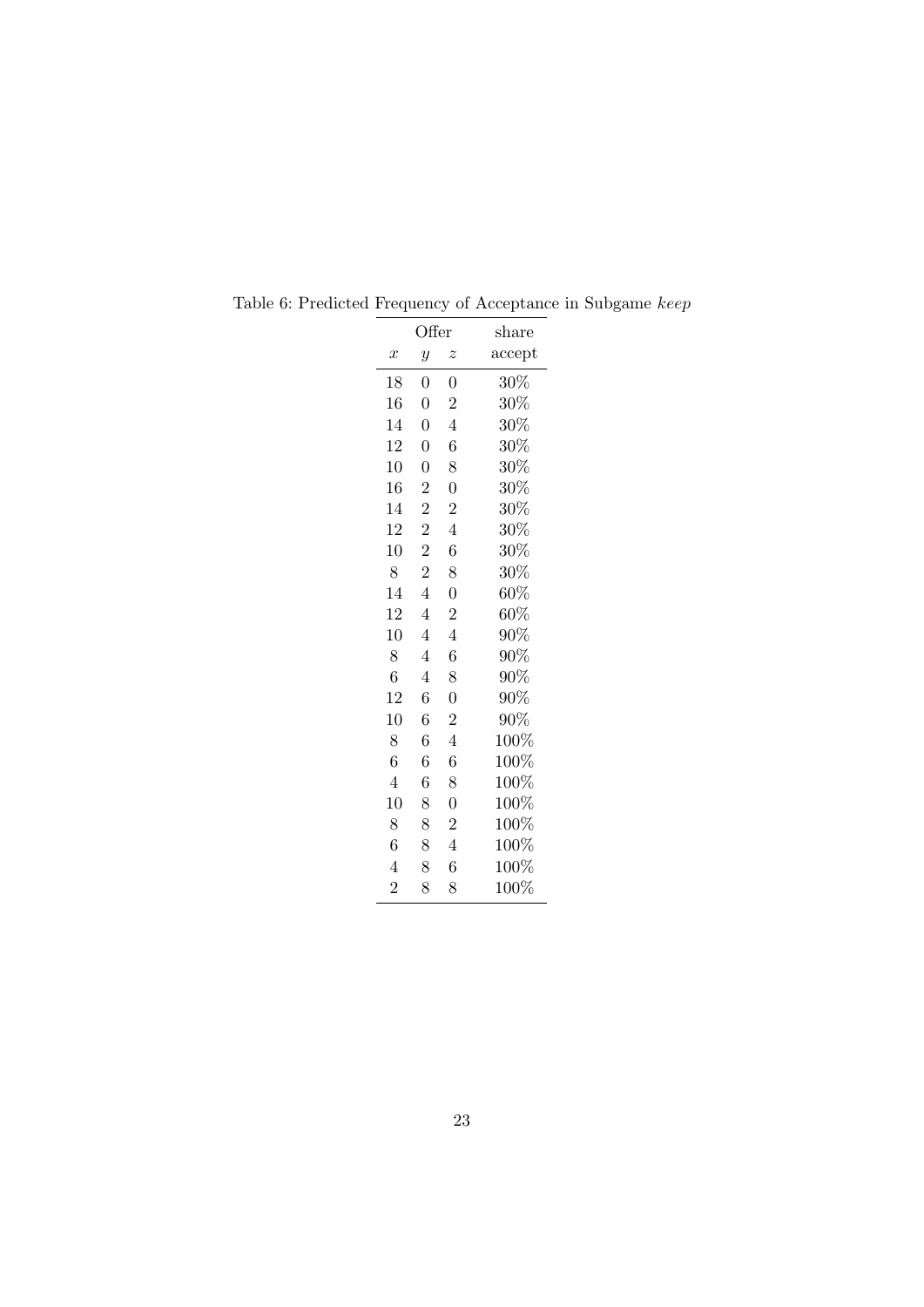## **B. Experimental Instruction**

This section gives the original experimental instructions of our baseline treatment *XV* 2 translated to English. Whenever instructions of other treatments differed we indicate this.

#### **Instructions**

Welcome! Please stop communicating with other participants, switch off your mobile and read the following instructions carefully. If you have any question, please do not ask loudly, raise your arm and wait for one of the supervisors to come and help you. Should you not comply with this rule we will have to exclude you from the experiment and all payments.

The instructions are identical for all participants. In the experiment you will remain anonymous. This means that no participant will learn anything about your identity.

The experiment consists of two repetitions (rounds). In every round you can earn money. How much you earn depends on your own decisions, those of others participants and random draws. However, only one round will be paid: At the end of the experiment a lot decides which round is relevant for payment. The money you earned in that round will be paid to you in Euro.

There are three roles. One third of all participants decides in role *X*, an other third in role *Y* and the remaining ones in role *Z*. In every round three participants each interact: one *X*, one *Y* and one *Z*. In the second round participants will be mixed again such that no one interacts in round two with someone they interacted with in the first round. The roles will be assigned at random at the beginning of the experiment and remain unchanged throughout.

#### **Sequence of a round**

#### **Basic principle**

First X decides whether the round ends for  $Z$ .  $[R**: \dots$  a random draw decides whether the round ends for *Z*. The probability that it ends equals  $\lfloor RV1 \cdot 85\% \rfloor \lfloor RV2 \cdot 67.5\% \rfloor$ . . . The remaining procedure depends on that decision [outcome]:

- *X*  $[R \star \star:$  The random draw] decides the round does not end for *Z*:
	- If  $X$   $\vert R \star \star$ : The random draw] decides that the round does not end for  $Z$ , then X can decide about a total amount of  $\epsilon$ 18. First X determines how he intends to divide  $\in$  18 amongst himself, *Y*, and *Z*. His offers *y* and *z* indicate how much he is willing to give to *Y* and *Z*, respectively. Both, *y* and *z*, can accept any of the following values: 0, 2, 4, 6, or  $8\epsilon$ .

Then, both *Y* and *Z* simultaneously decide  $\left[\star V1\right]$ : Then *Y* decides whether they accept [he accepts] this offer or not. Depending on this decision payoffs are determined as follows: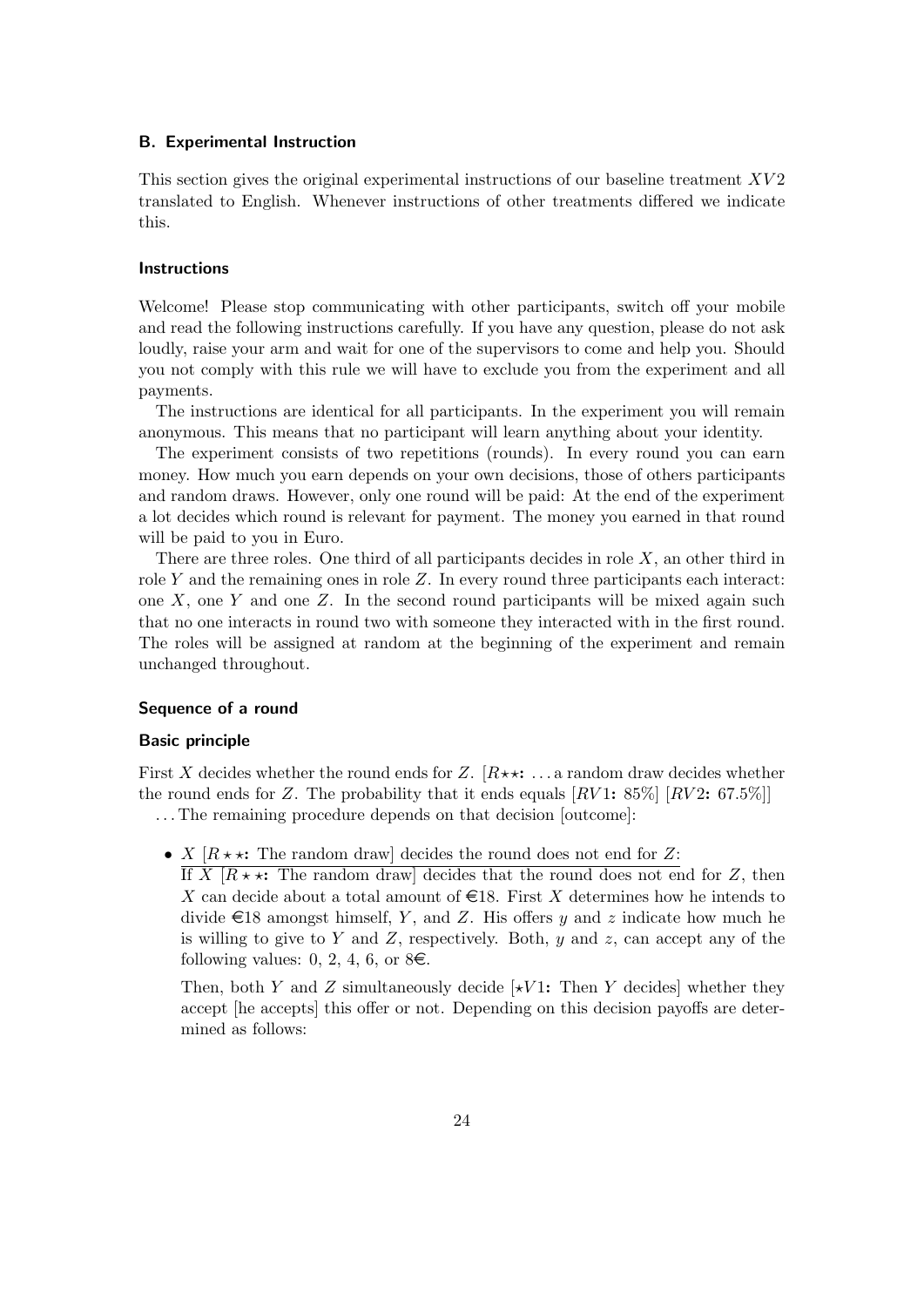|                                                                    | Y and Z accepts offer by X Y or Z or both reject offer by X |
|--------------------------------------------------------------------|-------------------------------------------------------------|
| $\left[\star V1: Y\right]$ accepts offer by X Y rejects offer by X |                                                             |
| X obtains $18-y-z$                                                 | $X$ obtains 0                                               |
| Y obtains $y$                                                      | $Y$ obtains 0                                               |
| Z obtains $z$                                                      | $Z$ obtains 0                                               |

• *X*  $[R \star \star:$  The random draw] decides the round does end for *Z*:

If *X*  $[R \star \star:$  The random draw] decides that the round ends for *Z*, then the round ends for *Z* and he obtains  $1 \in$ . For *X* and *Y* the round continues as follows:

*X* can decide about a total amount of 20  $\epsilon$ . First *X* decides how he intends to divide 20  $\epsilon$ amongst himself and *Y*. His offers *y* indicates how much he is willing to give to *Y* . Hereby, *y* can accept any of the following values: 0, 2, 4, 6, 8, 10, or 12€.

Then, *Y* decides whether he accepts this offer or not. Depending on this decision payoffs are determined as follows:

| Y accepts offer by $X$ Y rejects offer by X |               |
|---------------------------------------------|---------------|
| X obtains $20-y$                            | X obtains $0$ |
| Y obtains $y$                               | Y obtains 0   |
| Z obtains 1                                 | $Z$ obtains 1 |

After reading these instructions we will test whether all participants have understood them with a set of control questions on your computer screen. Please answer them as good as possible. If you cannot answer the questions correctly we may have to exclude you from participation. In any case you obtain  $3 \in \text{for}$  answering this set of questions.

#### **Control Questionnaire**

- 1. Suppose  $X \mid R \star \star$ : the random draw has decided the round does not end for Z. Participant *X* offered  $y=8$  to *Y* and  $z=8$  to *Z*. Both, participant *Y* and *Z* rejected that offer. [*⋆V* 1**:** Participant *Y* rejected that offer.] What are the round incomes of *X*, *Y* , and *Z*?
- 2. [only in  $\star V2$  treatments!] Suppose *X*  $[R \star \star]$ : the random draw] has decided the round does not end for *Z*. Participant *X* offered  $y=2$  to *Y* and  $z=8$  to *Z*. Participant *Y* accepted but *Z* rejected that offer. What are the round incomes of *X*, *Y* , and *Z*?
- 3. [only in  $\star V2$  treatments!] Suppose *X*  $[R \star \star]$ : the random draw] has decided the round does not end for *Z*. Participant *X* offered  $y=8$  to *Y* and  $z=6$  to *Z*. Participant *Y* rejected but *Z* accepted that offer. What are the round incomes of *X*, *Y* , and *Z*?